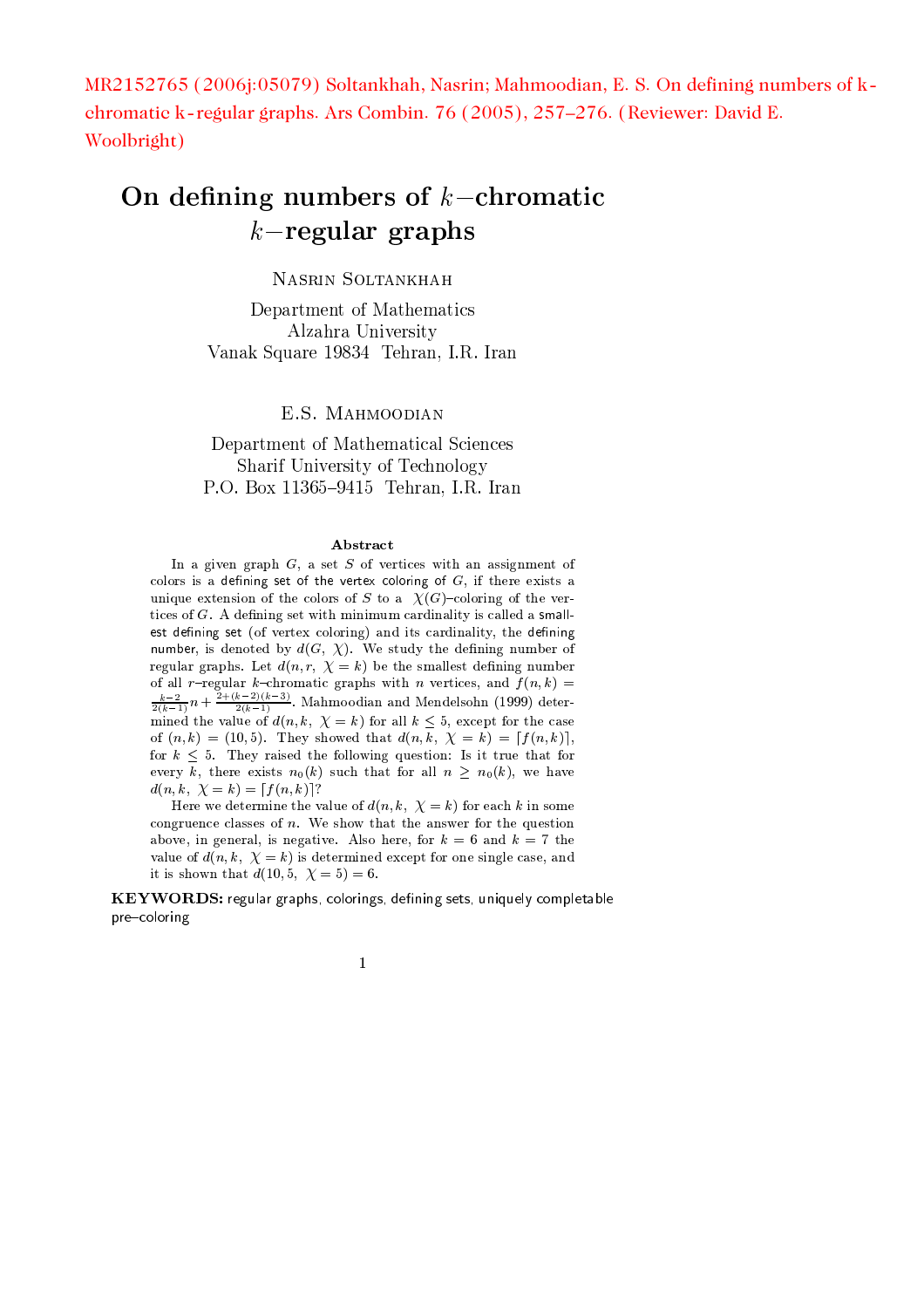### Introduction  $\mathbf{1}$

A k-coloring of a graph  $G$  is an assignment of k different colors to the vertices of  $G$  such that no two adjacent vertices receive the same color. The (vertex) chromatic number of a graph G, denoted by  $\chi(G)$ , is the minimum number k, for which there exists a k-coloring for G. A graph G with  $\chi(G) = k$  is called a k-chromatic graph. In a given graph G, a set of vertices  $S$  with an assignment of colors is called a defining set of vertex coloring, if there exists a unique extension of the colors of  $S$  to a  $\chi(G)$ -coloring of the vertices of G.

**EXAMPLE 1.1** In the following figure the set of bold vertices with the assigned colors is a defining set for the given graph.



A defining set with minimum cardinality is called a smallest defining set (of vertex coloring) and its cardinality is the defining number, denoted by  $d(G, \chi)$ . For example in the case of a bipartite graph, this number is obviously equal to the number of connected components. For Petersen graph P,  $d(P, \chi) = 4$ . In Section 5 we will show that the defining set given in Example 1.1 is a smallest defining set. There are some results on the defining numbers in [6].

The concept of a defining set has been studied, to some extent, for block designs, see [8], and also under another name, a critical set, for latin squares, see [1] and [3]. In [4] this concept is extended to graphs (see also [3]). Morrill and Pritikin  $[7]$  generalized this concept for any k-coloring of graphs for  $k > \chi(G)$ .

We study the defining number of regular graphs. Let  $d(n, r, \chi = k)$ be the smallest defining number of all  $r$ -regular k-chromatic graphs with

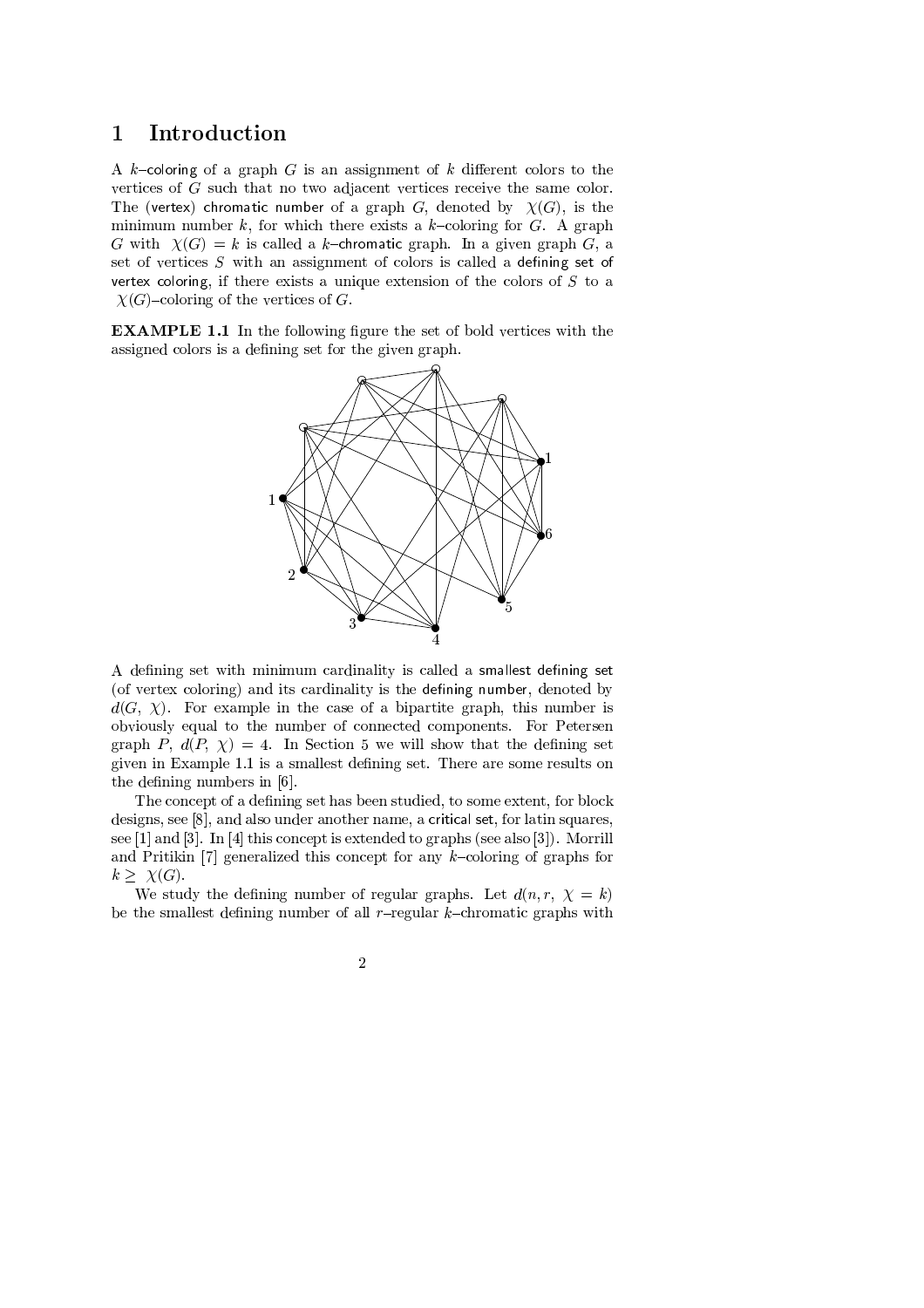$n$  vertices. Mahmoodian and Mendelsohn [5], determined the value of  $d(n,r, \chi = k)$  for each r and for  $k = 2$  and 3. Let  $f(n,k) = \frac{k-2}{2(k-1)}n$  +  $\frac{2+(k-2)(k-3)}{2(k-1)}$ . In [5] it is proved that for  $k \leq 5$ ,  $d(n, k, \chi = k) = [f(n, k)],$ except for the case of  $(n, k) = (10, 5)$ . The following question is raised in  $\lceil 5 \rceil$ :

**QUESTION** Is it true that for every k, there exists  $n_0(k)$  such that for all  $n \geq n_0(k)$ , we have  $d(n, k, \chi = k) = [f(n, k)]$ ?

We determine the value of  $d(n, k, \chi = k)$  for the following cases:

- For each even  $k$  and for  $n$ , such that  $n \equiv k+3 \pmod{2(k-1)},$  $n \equiv 4 \pmod{2(k-1)}$ .  $\alpha$ r
- For each odd k and for n, such that  $n \equiv k + 3 \pmod{2(k-1)}$ .

These results show that the answer to the question above, in general, is negative. Also here, for  $k = 6$  and 7 the value of  $d(n, k, \chi = k)$  are determined, except for the case of  $(n, k) = (26, 7)$ . Also we show that  $d(10,5, \ \chi = 5) = 6.$ 

In the rest of this section we give some necessary definitions and state some results from [5] which will be used later on. The following theorem which is a slight generalization of Theorem 5 in [5], can be proved similarly.

**THEOREM A** Let G be a k-regular k-chromatic graph with  $|V(G)| = n$ ,<br>and let S be a defining set for G. Then  $|S| = \frac{k-2}{2(k-1)}n + \frac{e+c}{k-1}$ , where e is the number of edges of the subgraph induced by  $S$  and c is the number of components in the induced subgraph  $\lt V(G) - S >$ .

To prove this theorem, as in [5], one may note that the induced subgraph  $\langle V(G)-S\rangle$  is a forest and therefore  $|E(G-S)|=|V(G-S)|-c$ . This implies the assertion. Also since  $\langle V(G)-S\rangle$  is a forest, it is 2-colorable, which implies that the chromatic number of  $\langle S \rangle$  is at least  $k-2$ . Since  $\langle S \rangle$  has at least one edge between every two color classes, it has at least  $\binom{k-2}{2}$  edges in total, i.e.  $e \geq \binom{k-2}{2}$ . Then the following corollary follows.

**COROLLARY** A [5] Theorem A implies that,

$$
d(n,k, \ \chi = k) \ge \lceil \frac{k-2}{2(k-1)}n + \frac{2 + (k-2)(k-3)}{2(k-1)} \rceil = \lceil f(n,k) \rceil
$$

If some of the vertices of a k-colorable graph G have pre-assigned colors. then for each of other vertices of  $G$ , there is a list of available colors induced by this pre-coloring.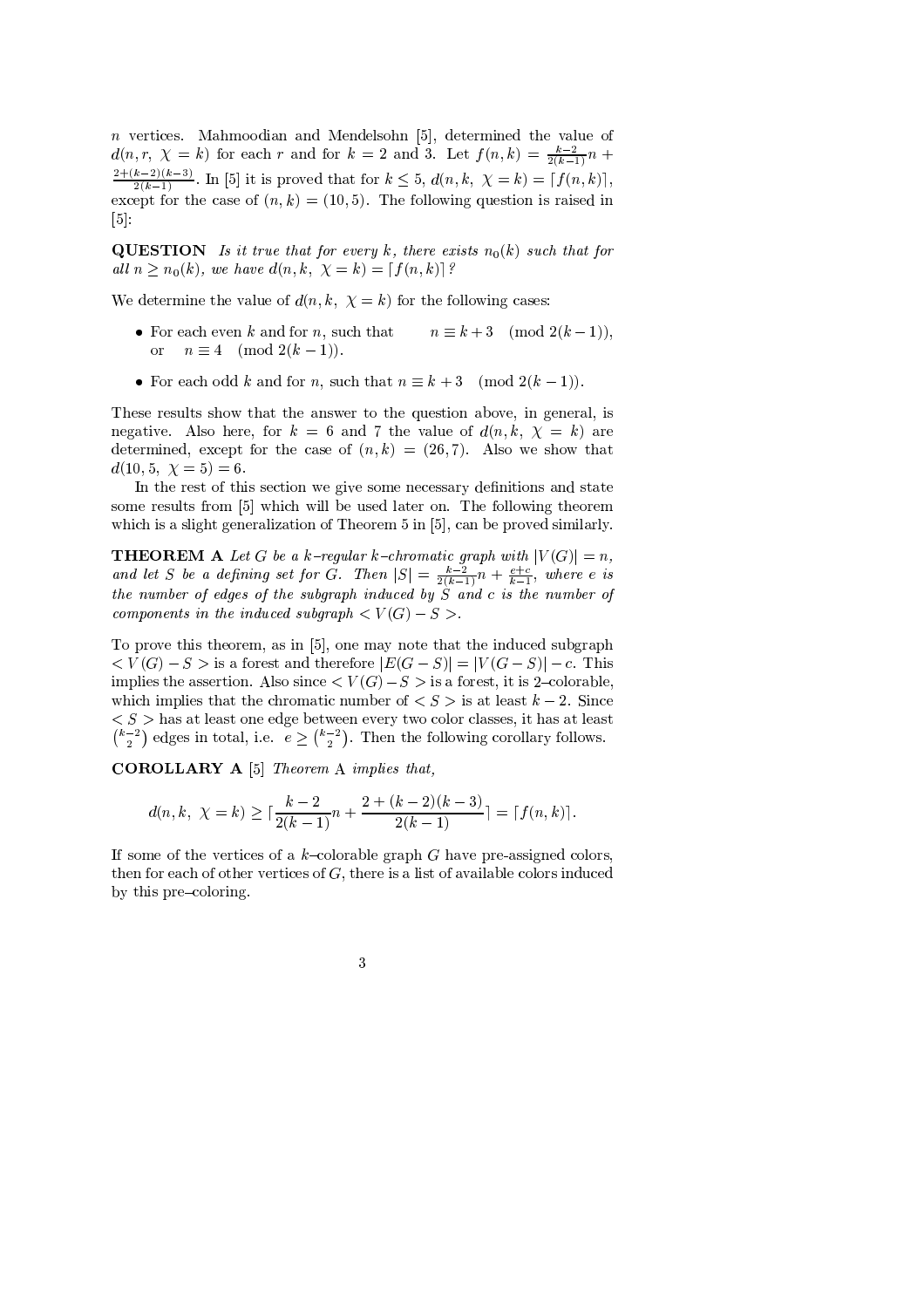**DEFINITION** [5] A defining set S with an assignment of colors in graph G, is called a strong defining set, if there exists an ordering  $\{v_1, v_2, \ldots, v_{n-|S|}\}$ of the vertices of  $\langle V(G) - S \rangle$  such that, in the induced list of colors in each of the subgraphs  $\langle V(G) - S \rangle$ ,  $\langle V(G) - (S \cup \{v_1\}) \rangle$ ,  $\langle V(G)-(S\cup \{v_1,v_2\})\rangle, \ldots, \text{ and } \langle V(G)-(S\cup \{v_1,v_2,\ldots,v_{n-|S|}\})\rangle,$ there exists at least one vertex whose list of colors is of cardinality 1.

**LEMMA A** [5] *Any defining set of a k-regular k-chromatic graph is* strong.

**LEMMA B** [5] Let G be a k-regular k-chromatic graph with n vertices. Then there exists a k-regular graph H with  $n+2(k-1)$  vertices, and a set  $S' \subset V(G)$  of size  $d(G, \chi) + (k-2)$  with assignment of colors for which there exists a unique extension of colors of  $S'$  to a k-coloring of  $H$ .

#### $\overline{2}$ Some necessary lemmas

The following results are useful in our discussion.

**LEMMA 2.1** Let G be a k-regular k-chromatic graph with n vertices and let  $S$  be a defining set for  $G$ . Then the minimum number of edges necessary to determine the color of all vertices is  $\binom{k-2}{2} + (n-|S|)(k-1)$ .

**PROOF** Since the chromatic number of induced subgraph  $\lt S >$  is at least  $k-2$ , it has at least  $\binom{k-2}{2}$  edges. On the other hand since S is a strong defining set, therefore there must appear  $k-1$  different colors in the neighborhood of each vertex of  $V(G) - S$ . Thus if we consider these vertices ordered as in the definition of strong defining set, we note that the minimum number of edges necessary is  $\binom{k-2}{2} + (n-|S|)(k-1)$ .

**DEFINITION** Let G be a  $k$ -chromatic graph and let S be a defining set for G. Then a set  $F(S)$  of edges is called nonessential edges, if the chromatic number of  $G - F(S)$ , the graph obtained from G by removing the edges in  $F(S)$ , is still k, and S is also a defining set for  $G - F(S)$ .

The following corollary is immediate from Lemma 2.1.

**COROLLARY 2.1** With the conditions of Lemma 2.1 the number of nonessential edges in G is at most  $\frac{nk}{2} - {k-2 \choose 2} - (n-|S|)(k-1)$ .

**LEMMA 2.2** With the conditions of Lemma 2.1 and assuming that  $S$  is a proper subset of  $V(G)$ , the number of edges in the induced subgraph  $\langle S \rangle$ satisfies the inequality,

$$
\binom{k-2}{2} \le |E| < S > \big| \le \frac{nk}{2} - (n-|S|)(k-1) - 1.
$$

 $\overline{4}$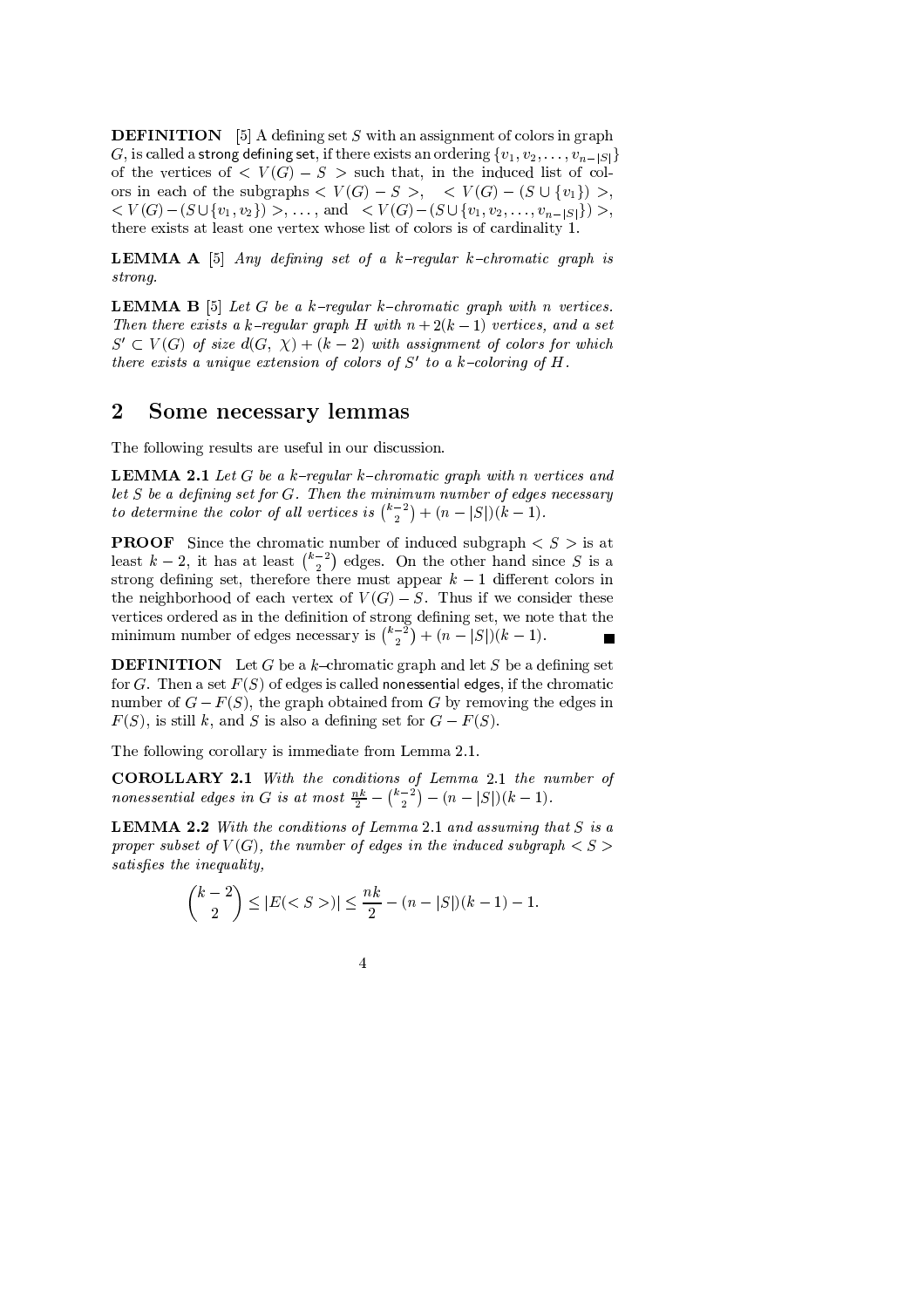**PROOF** We already discussed the left hand side inequality earlier. For the right hand side, we note that since the graph  $\lt V(G)-S>$  is a forest,  $|E(< V(G) - S >)| \le n - |S| - 1$ . The number of edges not in  $\langle S \rangle$  is at least equal to  $(n-|S|)k - |E| < V(G) - S > | \ge (n-|S|)k - (n-|S|-1)$ .

**LEMMA 2.3** A connected  $k$ -chromatic graph with the minimum number of edges is necessarily a  $K_k$ .

**PROOF** Let G be a  $k$ -chromatic graph. Then G has at least  $k$  vertices. Since between every two color classes there exists at least one edge,  $G$  has at least  $\binom{k}{2}$  edges. Suppose that G has more than k vertices. Since G is connected, the degree of each vertex is a positive number. We show that in each color class there exists at least one vertex of degree  $k-1$ . If the degree of all vertices in a color class, say with color k, is less than  $k-1$ . then we can change the color of each vertex to one of the other  $k-1$  colors. This contradicts that G is  $k$ -chromatic. So each color class has only one vertex and the graph is a  $K_k$ .

The following lemma is straight forward.

**LEMMA 2.4** Let  $G$  be a  $k$ -chromatic graph  $G$  which does not contain a  $K_k$ . Then G has at least  $k+2$  vertices and  $\binom{k+2}{2}$  - 5 edges.

The following lemma shows the importance of the function  $f(n, k)$ , defined in Corollary A, in our discussion.

**LEMMA 2.5** Let G be a k-regular k-chromatic graph with n vertices and let S be a defining set for G such that  $|S| = f(n,k)$ . Then  $\langle S \rangle$  is a union of a  $K_{k-2}$  and  $|S| - k + 2$  isolated vertices. Moreover  $\lt V(G) - S >$ is a tree.

**PROOF** By Theorem A we have  $|S| = \frac{k-2}{2(k-1)}n + \frac{e+c}{(k-1)}$ . Since  $e \geq {k-2 \choose 2}$ <br>and  $c \geq 1$  we obtain  $|S| \geq \frac{k-2}{2(k-1)}n + \frac{2+(k-2)(k-3)}{2(k-1)} = f(n, k)$ . Since the<br>equality holds, c and e must be as small as possible. So  $c = 1$ , i.e.  $\lt V(G) - S >$  is a tree. Thus by Lemma 2.3 the statement follows.  $\overline{\phantom{a}}$ 

Let H be a graph with a k-coloring and  $\deg_H v \leq k$ , for all  $v \in V(H)$ . For each vertex v of H we call  $k - \deg_H v$ , the capacity of v. For each i  $(1 \leq i \leq k)$  let  $x_i(H) = \sum (k - \deg_H v)$  be the capacity of color i in H, where the sum is taken over all vertices with color  $i$  in  $H$ . Sometimes we write  $x_i$  for  $x_i(H)$ , for short, when it is clear from the context what the subgraph  $H$  is

In the following lemma some useful inequalities are given.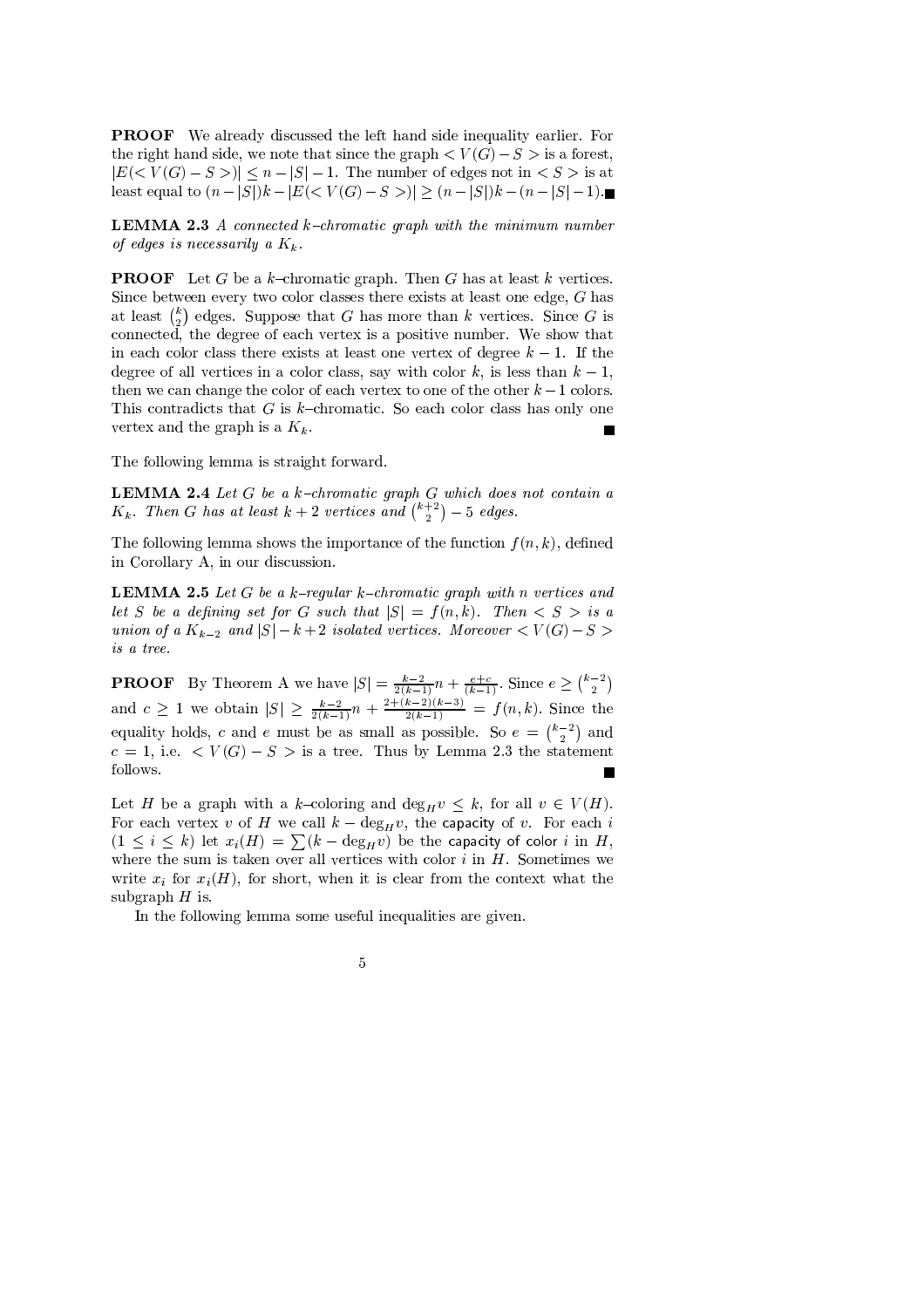**LEMMA 2.6** Let G be a k-regular k-chromatic graph with n vertices, S a defining set for  $G, e'$  the number of nonessential edges in  $G$ , and let  $y_i$ denote the number of vertices with color i in  $V(G) - S$ . Then we have:

- (i)  $y_i \geq \lceil \frac{n-|S|-x_i(\leq S)}{2} \rceil$ ,  $i = 1, 2, ..., k$ ; and
- (ii)  $x_i(< S>$  >  $) < n |S| + e'$ ,  $i = 1, 2, ..., k$ .

In particular, if H is a spanning subgraph of  $\langle S \rangle$  then:

$$
(i')
$$
  $y_i \geq \lceil \frac{n-|S|-x_i(H)}{2} \rceil$ ,  $i = 1, 2, ..., k$ .

**PROOF** (i) There is a unique extension of colors of S to  $V(G)$ . Since by Lemma A any defining set of G is a strong defining set, there exists  $k-1$ distinct colors appearing in the neighborhood of each vertex in  $V(G) - S$ . Let  $W_i$  be the set of vertices of color i in  $V(G) - S$ . All of the vertices in  $V(G) - (S \cup W_i)$  have different colors from i. To determine the color of each of these vertices, we need to have at least one vertex of color  $i$ in its neighborhood, which is either in S or in  $W_i$ . There are at most  $x_i \, \langle \, S \rangle$  times when these vertices are in S and at most  $y_i$  times when they are in  $W_i$ . Because, for each vertex  $v \in V(G) - S$ ,  $k-1$  edges incident to  $v$  are used to determine the color of  $v$  itself and at most one remaining edge may be used to determine the color of an adjacent vertex to v. Thus  $n - |S| - y_i = |V(G) - (S \cup W_i)| \leq x_i \leq S > + y_i$ . Therefore  $y_i \geq \lceil \frac{n-|S|-x_i(\leq S)}{2} \rceil$ .

(ii) The capacity of color i in  $\langle S \rangle$  may be used to determine the color of at most  $n - |S|$  vertices in  $V(G) - S$ . And the vertices with color i in  $\langle S \rangle$  are incident to at most e' nonessential edges. Therefore  $x_i(< S>) \leq n - |S| + e'.$ 

(i') The statement follows from the fact that  $x_i(H) \ge x_i(< S >)$ , for each color  $i$ . П

We also need the following lemma for our results.

**LEMMA 2.7** Let  $G$  be a  $k$ -regular  $k$ -chromatic graph with n vertices, then  $n > 2k - 1$ .

**PROOF** Let G be a k-regular k-chromatic graph with n vertices. If G contains no  $K_k$  as a subgraph, then by the main Theorem of [2] we have  $n > 2k - 1$ .

Otherwise if G contains a  $K_k$  as a subgraph. By deleting the vertices of  $K_k$ from G, there remains  $n - k$  vertices. The induced subgraph H on these  $n - k$  vertices has  $\frac{(n-k)k-k}{2}$  edges. Because each vertex of  $K_k$  adjacent to H by exactly one edge. This results that:

$$
\binom{n-k}{2} \ge \frac{(n-k)k-k}{2} \Longrightarrow n \ge 2k.
$$
6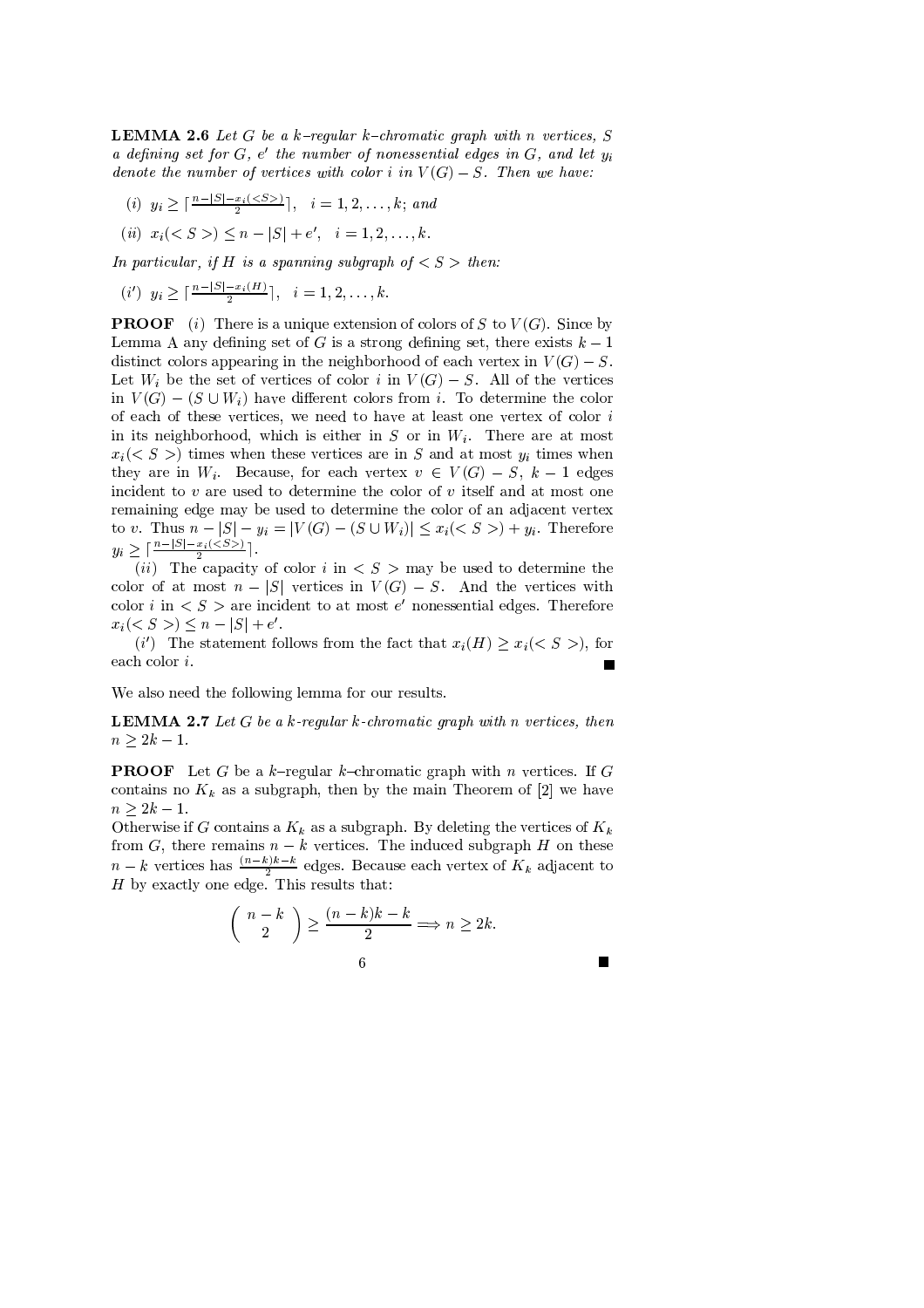### 3 A construction algorithm

To construct a k-regular k-chromatic graph on n vertices with a defining set  $S, |S| \geq k - 1$ , we introduce the following algorithm. This algorithm will be used frequently in the rest of this paper.

At the beginning, let  $H_0$  be a graph which consists of a  $K_{k-2}$  on the vertex set  $U = \{u_1, \ldots, u_{k-2}\}\$ and  $|S| - k + 2$  isolated vertices  $V =$  $\{v_1, \ldots, v_{|S|=k+2}\}\$ . Assign color *i* to  $u_i$ , for  $i = 1, 2, \ldots, k-2$ ; and for the vertices in V assign colors  $1, 2, \ldots, k$ , such that at least one of the colors  $k-1$  and k be used. For each  $i$   $(1 \leq i \leq k)$  determine  $x_i$ , the capacity of color *i* in  $H_0$ . We add  $n - |S|$  new vertices  $W = \{w_1, \ldots, w_{n-|S|}\}\$ to  $H_0$ as follows.

In step  $j$   $(1 \leq j \leq n - |S|)$  assume that i is a color in  $H_{j-1}$  which has a minimum capacity so far. Among all such colors we choose the smallest *i*. Add a vertex  $w_j$  to the vertices of  $H_{j-1}$  and join this vertex to  $k-1$ vertices in  $H_{j-1}$  whose colors are distinct and is different from i. By doing this the color of  $w_j$  is forced to be i. Call this graph  $H_j$ . In graph  $H_j$ , compared with  $H_{i-1}$ , the capacity of each color, except i, is decreased by 1, while the capacity of color  $i$  is increased by 1. This last 1 is due to the capacity of  $w_i$ .

In each step the aim is that newly increased capacities be used and also try to create a  $K_k$  by extending the original  $K_{k-2}$ . This is to make sure that the resulting graph is  $k$ -chromatic. In the last step the resulting graph  $H_{n-|S|}$  has *n* vertices and the sum of capacities for all colors is equal to  $\epsilon = 2\left[\frac{nk}{2} - {k-2 \choose 2} - (n-|S|)(k-1)\right]$ . Now, this algorithm will produce a graph with the desired properties, if we can add as many as  $\frac{\epsilon}{2}$  edges to the set of vertices with positive capacities. Actually here we have a kind of "graphical degree sequence" problem. The constraint is that two vertices can be joined together if they have positive capacities and different colors.

If a graph is produced by this algorithm, it will be  $k$ -regular  $k$ -chromatic with a defining set of size  $|S|$ .

### **General results**  $\overline{4}$

In this section we discuss  $d(n, k, \chi = k)$  for the values of n for which  $f(n,k)$  is an integer. The results show that the answer to Question 1 in [5], in general, is negative. First we note the following trivial lemma.

**LEMMA 4.1** he value of  $f(n, k)$  is an integer if either of the following cases holds:

- (i) k is even and  $n \equiv k+3 \pmod{2(k-1)}$ , or  $n \equiv 4 \pmod{2(k-1)}$ ;
- (ii) k is odd and  $n \equiv k+3 \pmod{2(k-1)}$ .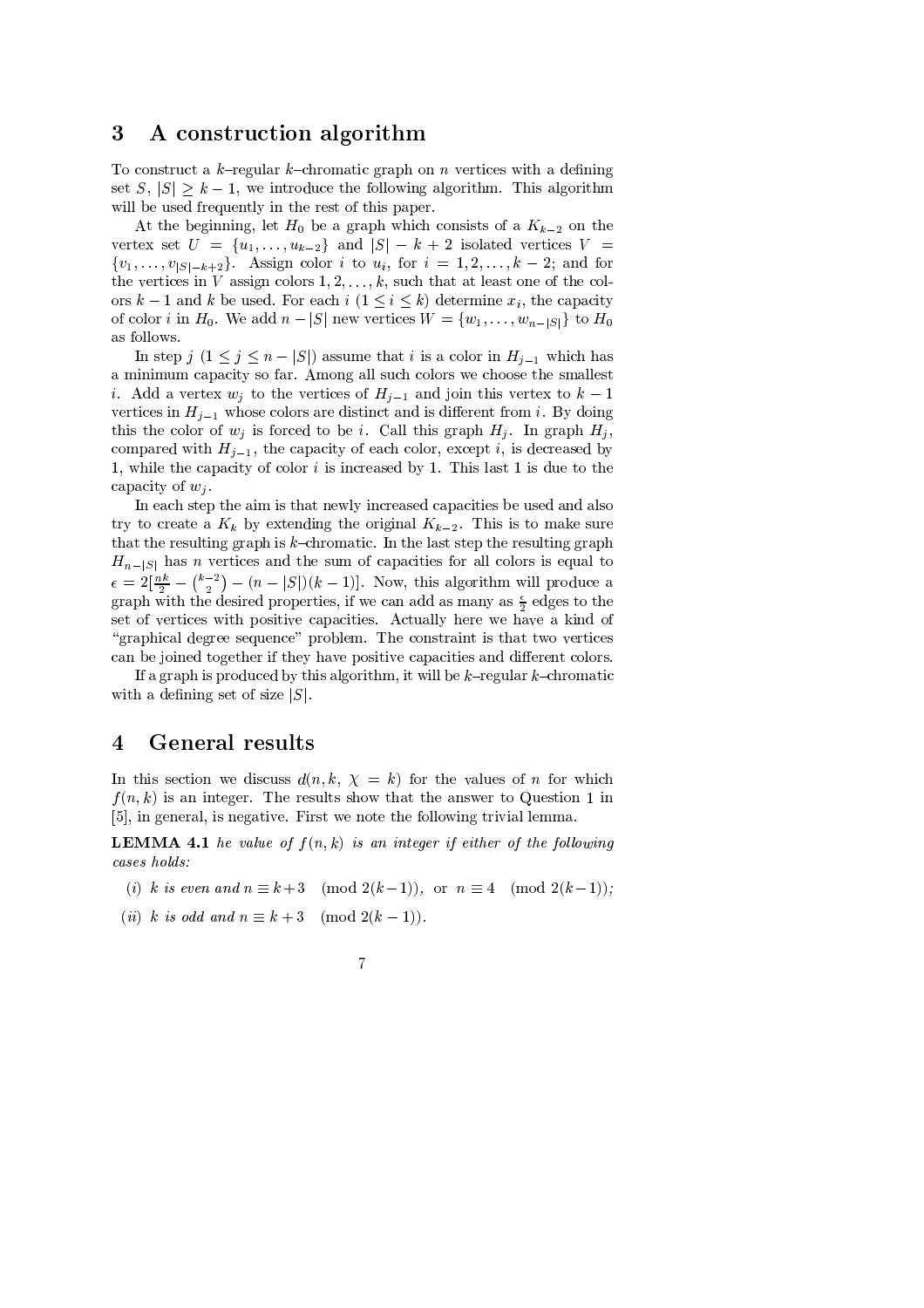By Lemma 4.1, with the conditions given in the following theorems,  $f(n, k)$ is an integer.

**THEOREM 4.1** For each even k ( $k \ge 6$ ) and for  $n \equiv k + 3 \pmod{2(k-1)}$ , we have  $d(n, k, \chi = k) = f(n, k) + 1$ .

**PROOF** By Corollary A we have  $d(n, k, \chi = k) \ge f(n, k)$ . First we show that equality is impossible. Let  $n = 2(k-1)l + (k+3)$  and G be a kregular, k-chromatic graph with *n* vertices. Note that by Lemma 2.7,  $l > 1$ . Assume that there exists a defining set S of size  $f(n, k)$  for G. We show a contradiction. By Lemma 4.1 and Lemma 2.5 the graph  $\langle S \rangle$  consists of the union of  $|S| - k + 2$  isolated vertices and a  $K_{k-2}$ . Suppose without loss of generality that the vertices of  $K_{k-2}$  are colored by  $1, 2, \ldots, k-2$ . So for  $\langle S \rangle$  we have:

$$
x_i = 3 + km_i
$$
, for  $i = 1, 2, ..., k - 2$ ; and  
\n $x_i = km_i$ , for  $i = k - 1$  and  $k$ ,

where  $m_i$  is the number of isolated vertices of color i in  $\langle S \rangle$ . On the other hand we have  $\sum_{i=1}^{k} x_i = 3(k-2)+k(|S|-k+2)$ ,  $|S| = (k-2)l+(k-1)$ , and  $n - |S| = kl + 4$ .

For each  $i = 1, 2, ..., k - 2$ , the number  $x_i$  is odd, while  $x_{k-1}$  and  $x_k$  are even. Thus by Lemma 2.6 we have:

$$
y_i \ge \frac{n-|S|-x_i+1}{2},
$$
 for  $i = 1, 2, ..., k-2$ ; and  
\n $y_i \ge \frac{n-|S|-x_i}{2},$  for  $i = k-1, k$ .

Adding these inequalities together we obtain

$$
\sum_{i=1}^{k} y_i \ge k \frac{n-|S|}{2} - \frac{1}{2} \sum_{i=1}^{k} x_i + \frac{k-2}{2}.
$$

But  $\sum_{i=1}^{k} y_i = n - |S|$ . So  $n - |S| \ge k \frac{n - |S|}{2} - \frac{1}{2} \sum_{i=1}^{k} x_i + \frac{k-2}{2}$ . Substituting for  $\sum_{i=1}^{k} x_i$  and  $n - |S|$  from above, we obtain:  $kl + 4 \ge kl + \frac{k+4}{2}$ , which is a contradiction to  $k \geq 6$ .

Next, by Lemma B, it is sufficient to construct a graph with the conditions given in the statement, and with the minimum possible  $n$  (i.e. for  $l = 1$ ) which has a defining set of size  $f(n, k) + 1$ . So the parameters are  $n = 3k + 1$  and  $|S| = 2k - 2$ . Now we employ the construction algorithm of Section 3. Let c denote the color function on  $V(H_0) = S$  such that  $c(u_i) = c(v_i) = i$ ; for  $i = 1, 2, ..., k - 2$ , and  $c(v_i) = i$ ; for  $i = k - 1$  and k. So

$$
x_i(H_0) = k + 3
$$
, for  $i = 1, 2, ..., k - 2$ ; and  
 $x_i(H_0) = k$ , for  $i = k - 1, k$ .

The new vertices to be added are  $W = \{w_1, \ldots, w_{k+3}\}\.$  After  $k+3$  steps

$$
8\,
$$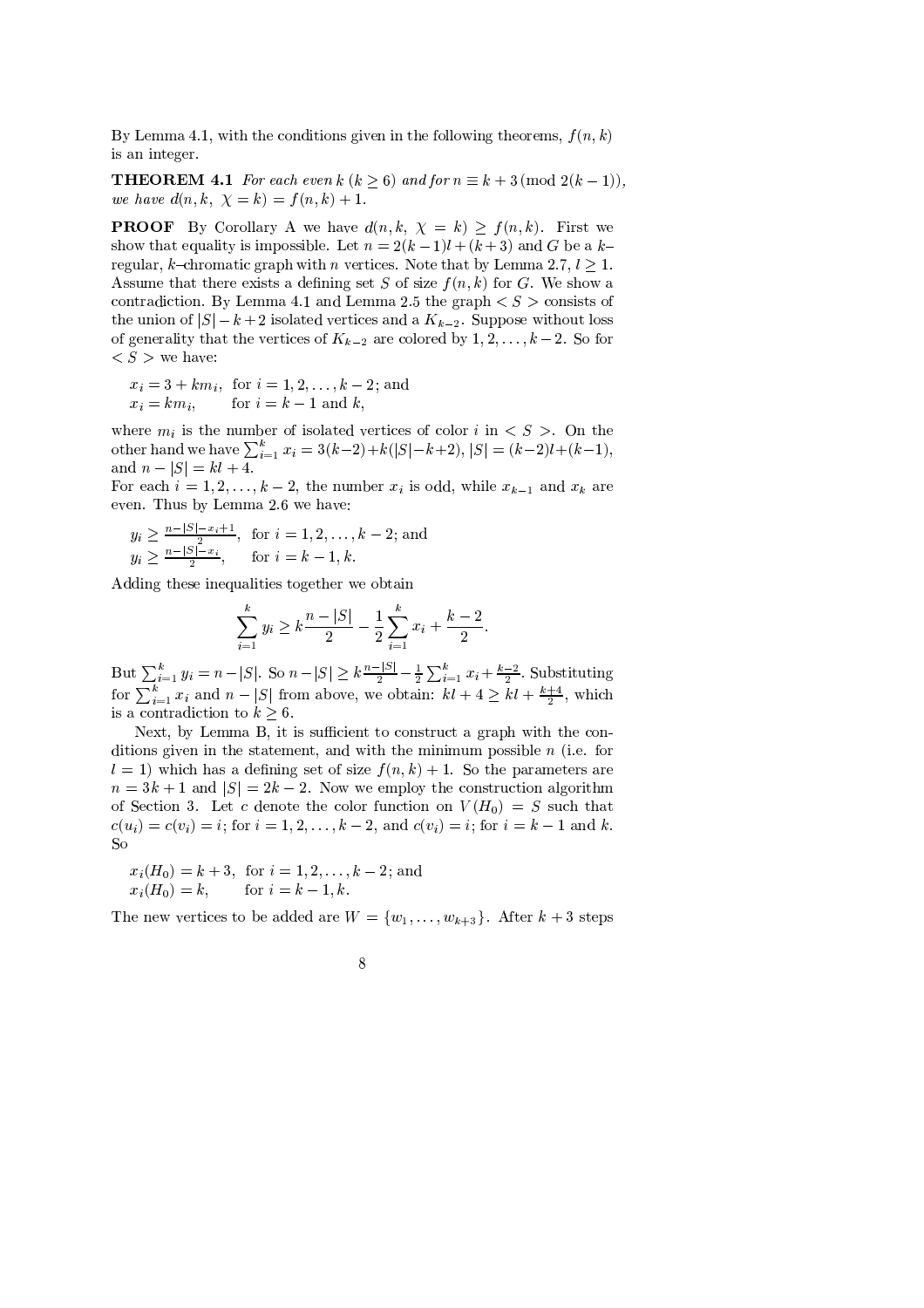the capacity of color i, for  $i = 1, 2, ..., k - 2$ , is equal to 2; for  $i = k - 1$ is equal to 3; and for  $i = k$  is equal to 1. Here a 1 in the capacity of color  $k-1$  is due to a vertex in W say  $w_j$ , and the other capacities are due to the isolated vertices of  $H_0$ . Now by adding the edges of a path  $w_j v_{k-2} v_{k-1} v_1 \ldots v_{k-3} v_k$ , we obtain a k-regular graph. By the algorithm it is clear that  $c(w_1) = k - 1$ , and  $w_1$  is joined to all of the vertices of U and to  $v_k$ . Also  $c(w_2) = k$ , and  $w_2$  is joined to  $w_1$  and to all of the vertices of U. So we have a  $K_k$  on  $U \cup \{w_1, w_2\}$  and the constructed graph is one of the desired form.

**THEOREM 4.2** For each  $k \equiv 0 \pmod{4}$ ,  $(k > 8)$  and  $n \equiv 4 \pmod{2(k-4)}$ 1)), we have  $d(n, k, \chi = k) > f(n, k)$ . Moreover for each  $n = 2(k-1)l + 4$ , where  $l \ge k/4$ , we have  $d(n, k, \chi = k) = f(n, k) + 1$ .

**PROOF** The proof of the first part is exactly the same as the proof of Theorem 4.1. To show the second part of the statement, again by Lemma B it suffices to construct a graph with the conditions given in the statement, and with the minimum possible *n* (i.e. for  $l_0 = k/4$ ) which has a defining set of size  $f(n,k) + 1$ . So the parameters are  $n = 2l_0(k-1) + 4$  and  $|S| = (k-2)l_0 + k/2 + 1$ . Now we apply the construction algorithm of Section 3. Let c denote the color function on  $V(H_0) = S$  such that

$$
c(u_i) = i
$$
, for  $i = 1, 2, ..., k-2$ ; and  
\n $c(v_{3(i-1)+j}) = j$ , for  $i = 1, 2, ..., l_0$ , and  $j = 1, 2, 3$ .

Also there are  $(k-3)(l_0-1)$  vertices left in  $V(H_0) = S$ . For each  $l_0 - 1$ of these vertices we assign a color  $j$   $(j = 4, ..., k)$ . So the capacity of the colors in the beginning of the algorithm are as follows;

- $x_i(H_0) = kl_0 + 3$ , for  $i = 1, 2, 3$ ;
- $x_i(H_0) = k(l_0 1) + 3$ , for  $i = 4, 5, ..., k 2$ ; and
- $x_i(H_0) = k(l_0 1)$ , for  $i = k 1, k$ .

After applying the algorithm, capacities will be as in the following table.

$$
\begin{array}{c|cccccccccccccc} \text{color } i & 1 & 2 & 3 & 4 & \dots & \frac{k}{4} + 2 & \frac{k}{4} + 3 & \dots & k-2 & k-1 & k \\ \hline x_i(H_{n-|S|}) & 2l_0 & 2l_0 & 2l_0 & 2 & \dots & 2 & 0 & \dots & 0 & 1 & 1 \end{array}
$$

Here a 1 in the capacity of color  $k/4 + 2$  is due to a vertex of W, and the other capacities are due to isolated vertices of  $H_0$ . Now, if  $k > 8$ , by adding some edges to  $H_{n-|S|}$  we obtain a k-regular graph. These edges are a path of length 2 on the vertices with colors  $k/4 + 2$ ,  $k/4 + 1$ ,  $k/4 + 2$ , a path of length  $k/4-1$  on the vertices with colors  $k-1, 4, 5, \ldots, k/4, k$ , respectively, and  $l_0$  triangles (cycles of length 3) on the vertices with colors 1, 2, and 3.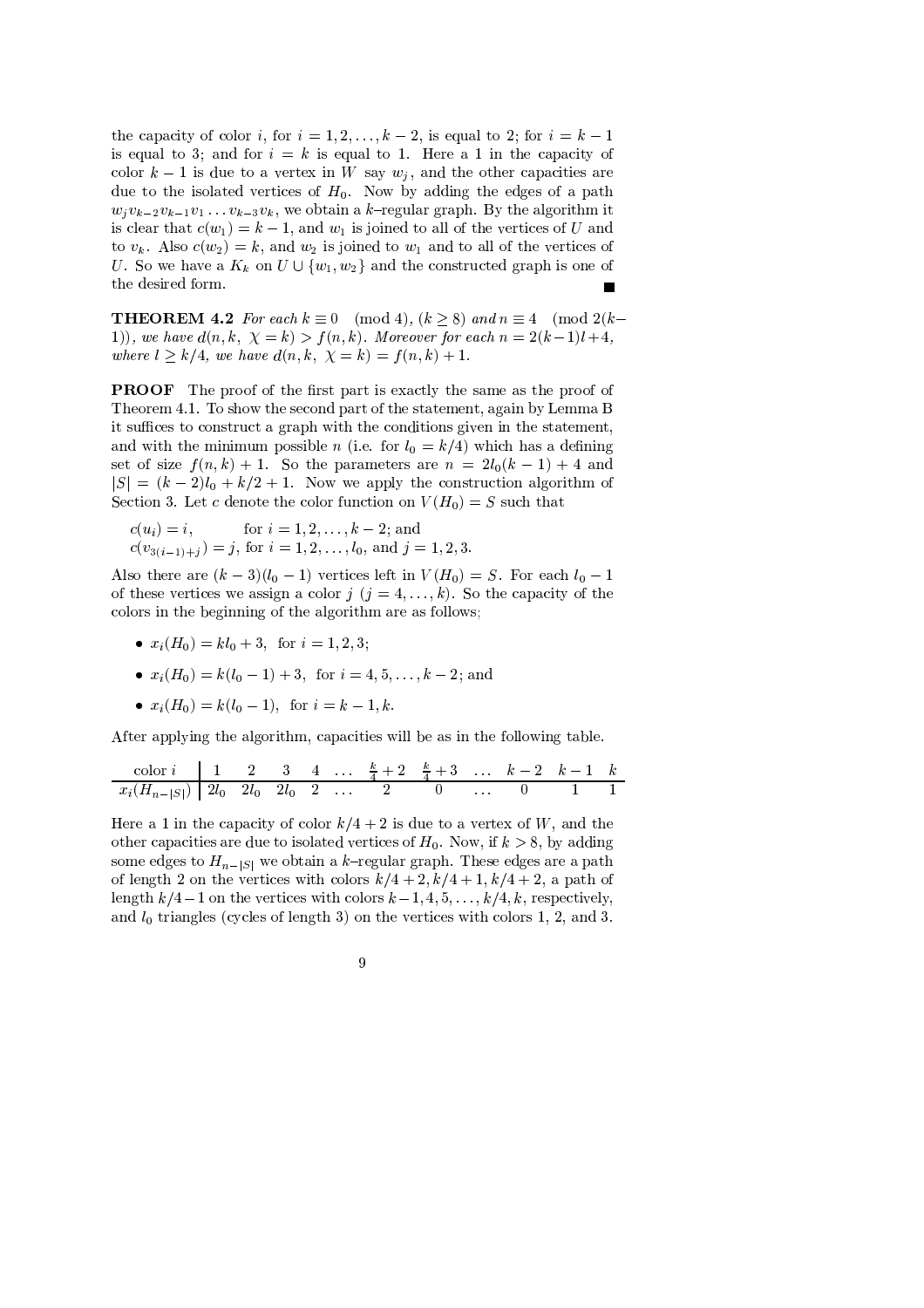If  $k = 8$ , by adding the edges of 2 triangles (cycles of length 3) on the vertices with colors 1, 2, and 3, joining two vertices with color 4 and 7, and finally by joining two vertices with color 4 and 8 we obtain a  $k$ -regular graph. As we have seen at the end of the proof for Theorem 4.1 this is the desired graph.

**THEOREM 4.3** For each  $k \equiv 2 \pmod{2(k-1)}$ ,  $(k > 6)$ , and  $n \equiv 4$  $\pmod{2(k-1)}$ , we have:

- (i)  $d(n, k, \chi = k) > f(n, k)$  for  $n = 2(k-1)l + 4$ , where  $l < (k+6)/4$ ;
- (ii)  $d(n, k, \chi = k) = f(n, k)$  for  $n = 2(k-1)l+4$ , where  $l \ge (k+6)/4$ .

If  $k = 6$ , (i) holds only for  $l = 1$ , and (ii) holds for  $l > 2$ .

**PROOF** By Corollary A we have  $d(n, k, \chi = k) \ge f(n, k)$ .

(i) We show that equality is impossible. For  $n = 2(k-1)l + 4$ , let G be a k-regular k-chromatic graph with *n* vertices. Note that  $l \geq 1$ . Assume that there is a defining set S of size  $f(n, k)$  for G. We show a contradiction. By Lemma 4.1 and Lemma 2.5, the graph  $\langle S \rangle$  consists of  $|S| - k + 2$ isolated vertices and a  $K_{k-2}$ . Suppose that the vertices of  $K_{k-2}$  are colored by 1, 2, ...,  $k-2$ . So for  $\lt S >$  we have  $x_i = 3 + km_i$ ; for  $1, 2, ..., k-2$ , and  $x_i = km_i$ ; for  $i = k - 1$  and k, where  $m_i$  is the number of isolated vertices of color i in  $\langle S \rangle$ . On the other hand by Corollary 2.1 the number of nonessential edges is at most 1. Also by Lemma 2.6,  $x_i \le n - |S| + 1$ ; for  $1, 2, \ldots, k$ . Thus  $x_i = 3 + km_i \le kl - k/2 + 5$ , for  $i = 1, 2, \ldots, k - 2$ , results that  $m_i \leq l-1$ ; and also  $x_i = km_i \leq kl - k/2 + 5$ , implies that for  $i = k-1$ and k,  $m_i \leq l-1$ . Therefore

$$
|S| = f(n,k) = (k-2)l + \frac{k}{2} \le (k-2)l + 2(l-1)
$$

which implies that  $l \ge \frac{k+6}{4}$ . This is a contradiction to  $l < (k+6)/4$ .<br>(*ii*) Again by Lemma B it is sufficient to construct a graph with the conditions given in the statement, and with the minimum possible  $n$ , i.e. for  $l_0 = (k+6)/4$ , which has a defining set of size  $f(n,k)$ . So the parameters are  $n = 2l_0(k-1) + 4$  and  $|S| = (k-2)l_0 + k/2$ . Now we apply the construction algorithm of Section 3. Let  $c$  denote the color function on  $V(H_0) = S$  such that  $c(u_i) = i$  for  $i = 1, 2, \ldots, k-2$ , and to  $l_0 - 2$  of the isolated vertices in S we assign color k. This will leave  $(l_0 - 1)(k - 1)$ isolated vertices which we partition into  $(k-1)$  classes of  $l_0-1$  vertices each. We assign colors  $i = 1, 2, ..., k - 1$  to these classes. So capacities of the colors in the beginning of the algorithm are as follows:

 $x_i(H_0) = k(l_0 - 1) + 3$ , for  $i = 1, 2, ..., k - 2$ ;

$$
10\,
$$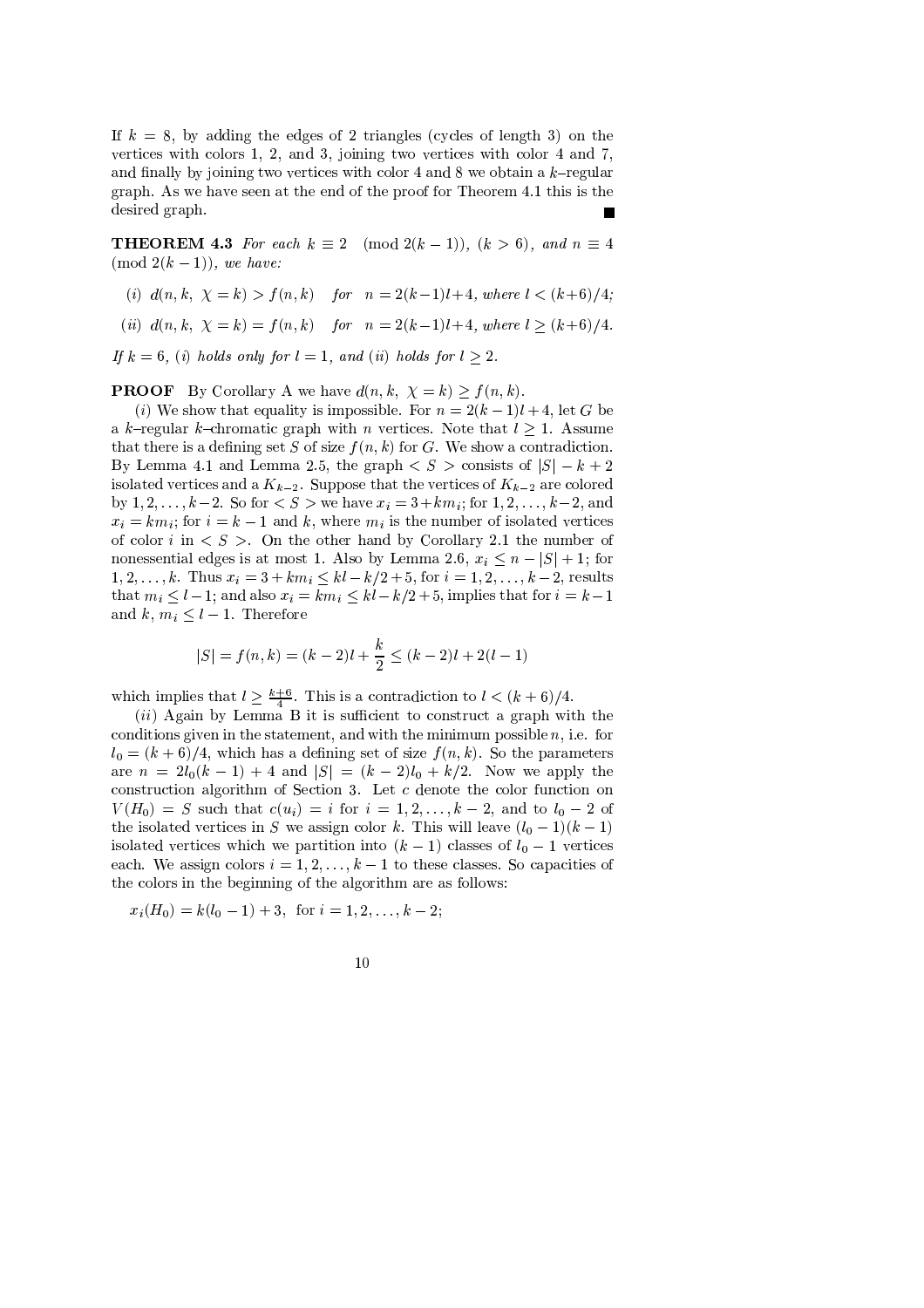$x_{k-1}(H_0) = k(l_0 - 1)$ ; and  $x_k(H_0) = k(l_0 - 2).$ 

After applying the algorithm, the capacity of color  $i$   $(i = 1, 2, \ldots, k - 2)$  is equal to 0, and for  $i = k - 1$  and k is equal to 1. Here the capacity of color  $k-1$  is due to a vertex in W, and the other capacity is due to an isolated vertex of  $H_0$ . These two vertices are not adjacent. Now by joining them together, we obtain a  $k$ -regular graph. This is the desired graph.

If in the proof of (i) we let  $k = 6$ , we see that only for  $l = 1$  there is a contradiction. For  $l \geq 2$  the statement is shown in Theorem 5.1 (see  $n = 24$ .  $\overline{\phantom{a}}$ 

**THEOREM 4.4** For each odd number  $k$   $(k \ge 7)$ , and  $n \equiv k+3$  $\pmod{2(k-1)}$ , we have:

- (i)  $d(n, k, \chi = k) = f(n, k) + 1$  for  $n = 2(k 1)l + k + 3$ , where  $l < (k-3)/2$ ;
- (ii)  $d(n, k, \chi = k) = f(n, k)$  for  $n = 2(k-1)l+k+3$ , where  $l \ge (k-3)/2$ .

**PROOF** (i) Proof of impossibility of  $d(n, k, \chi = k) = f(n, k)$  is similar to the proof of Theorem 4.3. Here we have  $m_i \leq l$ ; for  $i = 1, 2, ..., k$ . So each of the colors  $1, 2, \ldots, k-2$  appears at most  $l+1$  times, while each of the colors  $k-1$  and k appears at most l times on S. If each of the colors  $k-1$  and k appears exactly l times on S, then at least  $k-(2l+1)$  colors from 1, 2, ...,  $k-2$  appear  $l+1$  times each, and the remaining  $2l-1$  of them appear  $l$  times each. So

$$
\sum_{i=1}^{k} y_i \ge \sum_{i=1}^{k} \lceil \frac{n - |S| - x_i}{2} \rceil
$$
\n
$$
= \sum_{i=1}^{k - (2l+1)} \lceil \frac{n - |S| - x_i}{2} \rceil + \sum_{i=k - (2l+1) + 1}^{k-2} \lceil \frac{n - |S| - x_i}{2} \rceil
$$
\n
$$
+ \sum_{i=k-1}^{k} \lceil \frac{n - |S| - x_i}{2} \rceil.
$$

We note that in the last expression, in the first summation each summand is a non-integer, while in the second and the third summations all summands are integers. Now by substituting we have

$$
\sum_{i=1}^{k} y_i \ge (k - (2l + 1))\lceil \frac{1}{2} \rceil + (2l - 1)\frac{k+1}{2} + 2 \times 2 = kl + \frac{k - 2l + 5}{2}.
$$

$$
11\\
$$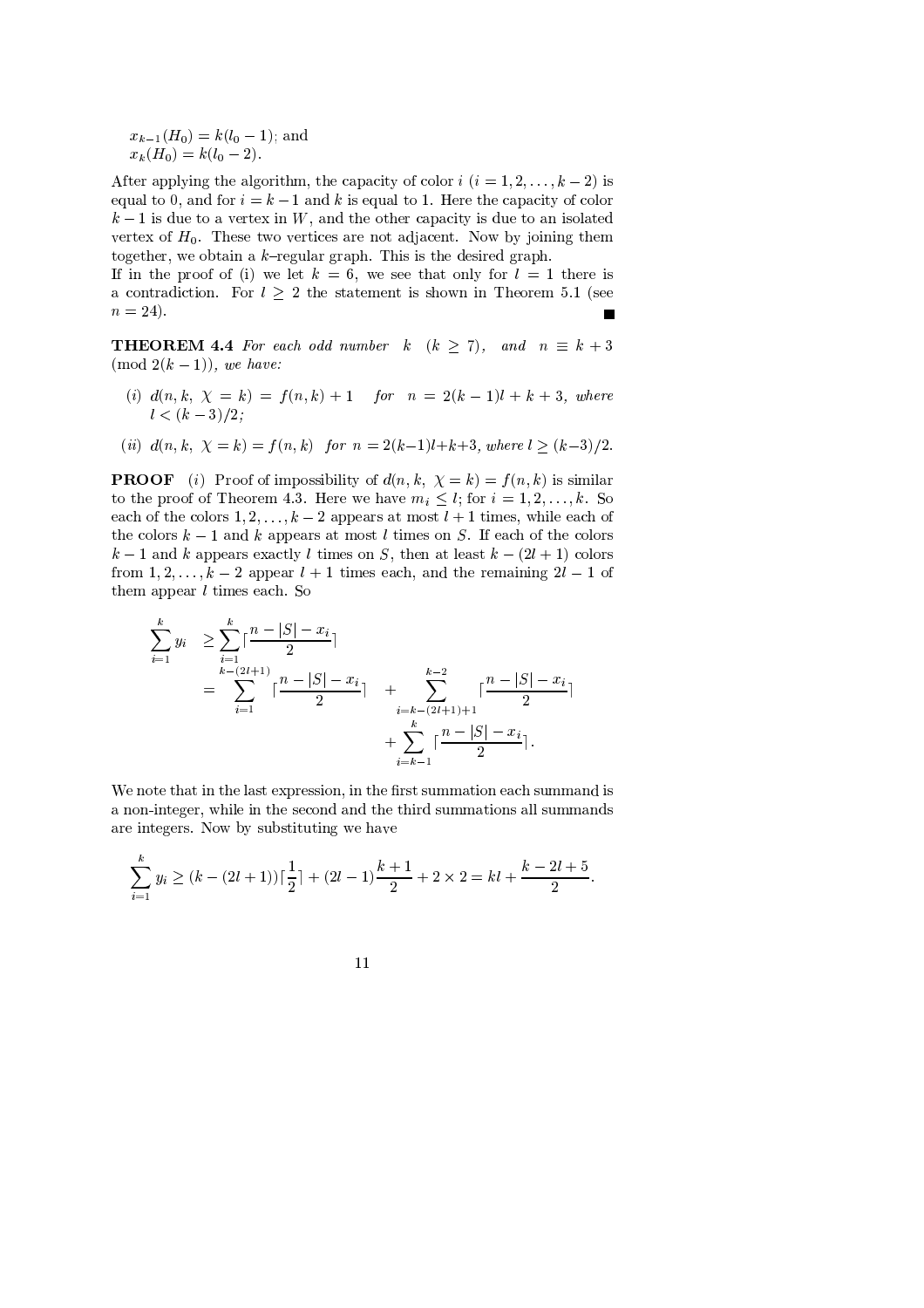On the other hand  $\sum_{i=1}^{k} y_i = n - |S| = kl + 4$ . Therefore  $kl + 4 \ge kl + \frac{k - 2l + 5}{2}$ . And this is in contradiction to  $l < (k-3)/2$ .

If any of the colors appears less than *l* times, then at least one of the colors must appear  $l + 1$  times. Thus the summands on the right hand side in the above will be increased, which clearly results in the failure of the inequality

Now we show that  $d(n, k, \chi = k) = f(n, k) + 1$ , for  $l < (k-3)/2$ . For each  $n = 2l(k-1) + k + 3$ , where  $l < (k-3)/2$  we construct a k-regular k-chromatic graph on n vertices with a defining set of size  $f(n, k) + 1$ . We apply the construction algorithm of Section 3. Let  $c$  denote the color function on  $V(H_0) = S$  such that

$$
c(u_i) = i
$$
, for  $i = 1, 2, ..., k - 2$ ;  
\n $c(v_1) = k - 1$ , and  
\n $c(v_2) = k$ .

There will remain  $l(k-2)$  isolated vertices that we partition them into  $(k-2)$  classes of l elements each, and assign the colors  $i = 1, 2, ..., k-2$  to these classes. So the capacity of the colors in the beginning of the algorithm are as follows:

$$
x_i(H_0) = kl + 3
$$
, for  $i = 1, 2, ..., k - 2$ ; and  
 $x_i(H_0) = k$ , for  $i = k - 1, k$ .

If l is even, after applying the algorithm, capacity of each vertex with color  $i$   $(i = 1, \ldots, k)$  is equal to 2. Here one of the capacities of color k is due to a vertex of  $W$ , and the other capacities are due to isolated vertices of  $H_0$ . Now, by adding the edges of a path of length  $k$  on the vertices with colors  $k, 1, 2, \ldots, k-1, k$ , respectively, we obtain a k-regular graph.

If *l* is odd, the capacity of color *i* for  $i = 1, ..., k - 2$  is equal to 2; for  $i = k-1$  is equal to 3, and for  $i = k$  is equal to 1. Here one of the capacities of color  $k-1$  is due to a vertex of W and the other capacities are due to the isolated vertices of  $H_0$ . Now by adding the edges of a path of length k on the vertices with colors  $k, k-1, 1, 2, ..., k-2, k-1$ , respectively, we obtain a  $k$ -regular graph.

 $(ii)$  Again by Lemma B it is sufficient to construct a graph with the conditions given in the statement, and with the minimum possible  $n$  (i.e. for  $l_0 = (k-3)/2$  which has a defining set of size  $f(n, k)$ . So the parameters are  $n = 2l_0(k-1) + k + 3$  and  $|S| = (k-2)l_0 + k - 1$ . We apply the construction algorithm of Section 3. Let  $c$  denote the color function on  $V(H_0) = S$  such that  $c(u_i) = i$ ; for  $i = 1, 2, ..., k-2$ , and for each  $l_0$  of isolated vertices in S we assign a color  $i$   $(i = 1, 2, k - 1, k)$ . There will be  $(l_0-1)(k-4)$  isolated vertices left over, which we partition into  $(k-4)$ 

$$
12\quad
$$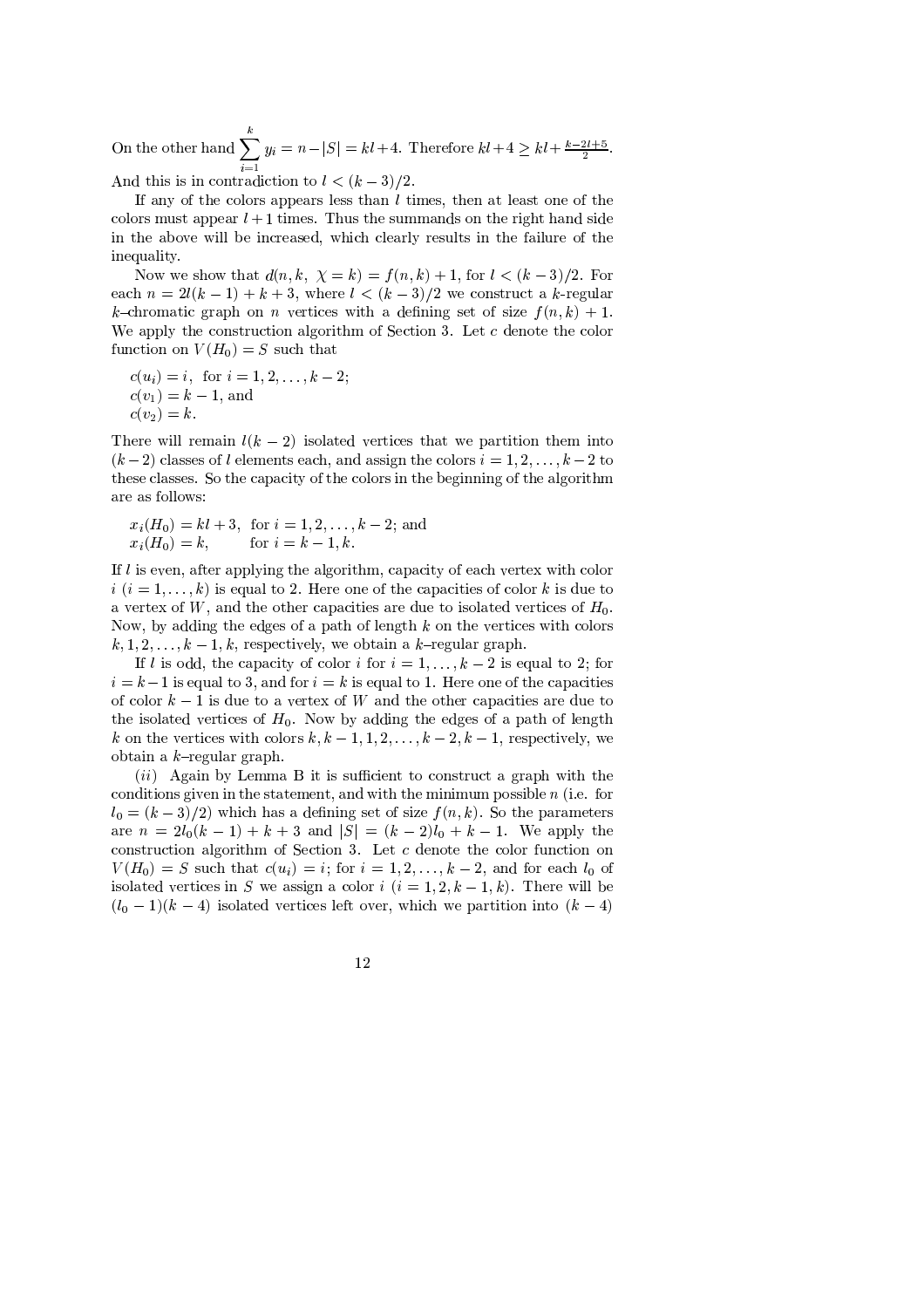classes of  $l_0 - 1$  vertices each, and assign the colors  $i = 3, 4, ..., k - 2$  to these classes. So the capacity of colors in the beginning of the algorithm are as follows:

After applying the algorithm, capacity of color i for  $i = 3, \ldots, k$ , is equal to 0, and for  $i = 1$  and 2 is equal to 1. Here the capacity of one of the colors is due to a vertex of  $W$  and the other capacity is due to an isolated vertex of  $H_0$ , and they are not adjacent. Now by joining these two vertices, we obtain a  $k$ -regular graph. This is the desired graph.

#### Cases  $k = 6$  and  $k = 7$  $\overline{5}$

In [5] one of the small cases, i.e.  $d(10,5, \chi = 5)$ , is left undetermined. By a computer program we searched all 5-regular 5-chromatic graphs with 10 vertices and found out that there is no such a graph with defining set of size 5. But we can construct a graph G with  $d(G, \chi) = 6$  as follows. Take two disjoint copies of  $K_5$  with vertex set  $\{u_1, u_2, \ldots, u_5\}$  and  $\{v_1, v_2, \ldots, v_5\}$ and add 5 more edges,  $u_1v_1, u_2v_2, ..., u_5v_5$ .

In the rest of this section we find  $d(n, k, \chi = k)$  for  $k = 6$  and 7, leaving only one single undetermined case.

### THEOREM 5.1 We have

$$
d(n, 6, \ \chi = 6) = \left\{ \begin{array}{ll} \lceil f(n, 6) \rceil & \text{for } n \not\equiv 9 \pmod{10} \text{ and } n \ge 15; \\ \lceil f(n, 6) \rceil + 1 & \text{otherwise.} \end{array} \right.
$$

**PROOF** To show the first part, by Lemma B it suffices to construct 6– regular 6-chromatic graphs with *n* vertices, for some small values of *n*, say  $\overline{n}$  $15, 16, 17, 18, 20,$ 21, 22, 23, and 24, each with a defining set of size  $f(n,6)$ . In each case we apply the algorithm of Section 3. Here  $H_0$  consists of a  $K_4$  and  $f(n,6) - 4$ isolated vertices. The color of vertices of  $K_4$  is taken to be 1, 2, 3, and 4. The color of isolated vertices are taken such a way that the capacity of each color, in each case, is as in the following table.

$$
n = 15,16 \quad \frac{i}{x_i(H_0)} \quad \frac{1}{9} \quad \frac{2}{9} \quad \frac{3}{3} \quad \frac{4}{6} \quad \frac{5}{6}
$$
\n
$$
n = 17,18 \quad \frac{i}{x_i(H_0)} \quad \frac{1}{9} \quad \frac{2}{9} \quad \frac{3}{9} \quad \frac{4}{3} \quad \frac{5}{6}
$$
\n
$$
n = 20,21 \quad \frac{i}{x_i(H_0)} \quad \frac{1}{9} \quad \frac{2}{9} \quad \frac{3}{9} \quad \frac{4}{9} \quad \frac{5}{6}
$$
\n
$$
n = 22,23 \quad \frac{i}{x_i(H_0)} \quad \frac{1}{15} \quad \frac{2}{9} \quad \frac{3}{9} \quad \frac{4}{9} \quad \frac{5}{6}
$$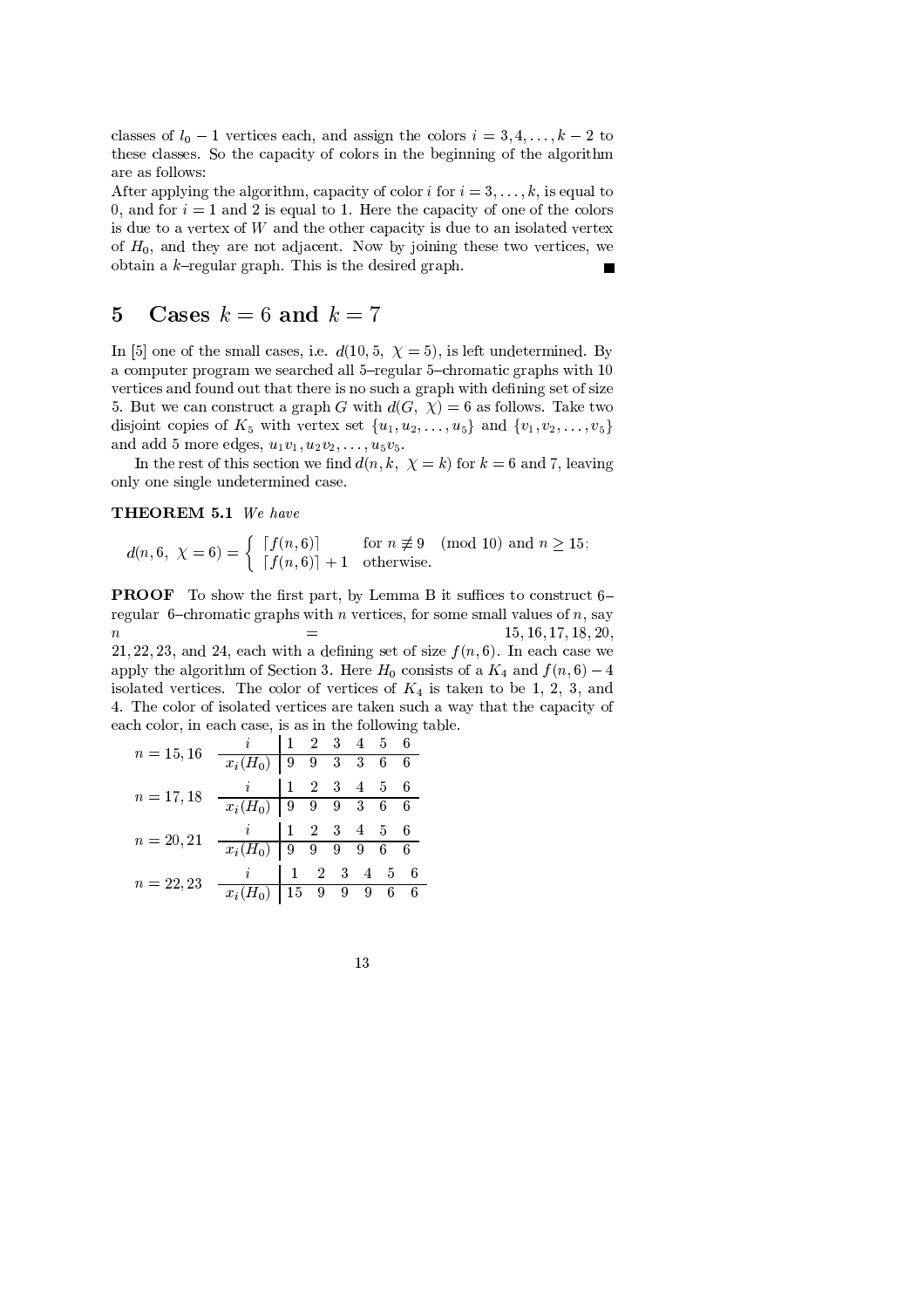$$
n = 24 \qquad \frac{i}{x_i(H_0)} \begin{array}{|ccc|} 1 & 2 & 3 & 4 & 5 & 6 \\ \hline 9 & 9 & 9 & 9 & 6 & 12 \\ \end{array}
$$

For the second part of the statement, note that by Theorem 4.1 we have  $d(n,6, \chi = 6) = f(n,6) + 1$ , for  $n \equiv 9 \pmod{10}$ ,  $n \ge 19$ . The cases  $n = 11, 12, 13,$  and 14 are discussed in the appendix. п

THEOREM 5.2 We have

 $d(n, 7, \ \chi = 7) = \begin{cases} \begin{array}{ll} \begin{bmatrix} f(n, 7) \end{bmatrix} & \text{for } n \text{ even and } n \neq 14, 16, 22, 26; \\ \begin{bmatrix} f(n, 7) \end{bmatrix} + 1 & \text{for } n = 16, 22; \\ \begin{bmatrix} f(n, 7) \end{bmatrix} + 2 & \text{for } n = 14. \end{cases} \end{cases}$ 

**PROOF** To show the first part, by Lemma B and Theorem 4.4, it suffices to construct 7-regular 7-chromatic graphs with n vertices for  $n =$ 18, 20, 24, 28, and 38, each with a defining set of size  $f(n, 7)$ . In each case we apply the algorithm of Section 3. Here  $H_0$  consists of a  $K_5$  and  $f(n, 7)-5$ isolated vertices. The vertices of  $K_5$  are taken to be colored 1, 2, 3, 4, and 5. The isolated vertices are colored such a way that the capacity of each color, in each case, is as shown in the following table.

| $n=18$ | $\imath$              | $\mathbf{1}$ | $\overline{2}$    | $\mathbf{3}$ |                | $4\quad 5\quad 6$ |       |             |
|--------|-----------------------|--------------|-------------------|--------------|----------------|-------------------|-------|-------------|
|        | $x_i(H_0)$            | 10           | 10 10 3 3 7 7     |              |                |                   |       |             |
| $n=20$ | i                     | $\mathbf{1}$ | 2                 | -3           | $\overline{4}$ | 5                 | -6    | -7          |
|        | $\overline{x_i}(H_0)$ |              | 10 10 10 10 3 7 7 |              |                |                   |       |             |
| $n=24$ | i                     | $\mathbf{1}$ | 2 <sup>1</sup>    | -3           | $\overline{4}$ | -5                | 6     | -7          |
|        | $x_i(H_0)$            | 10           | $10\quad10$       |              | 10             | 10                | $7 -$ | $7^{\circ}$ |
| $n=28$ | i.                    | -1           | $\overline{2}$    | -3           | $\overline{4}$ | -5                | 6     | -7          |
|        | $x_i(H_0)$            | 17           | 17 10             |              | 10             | 10                | 7.    | 7.          |
| $n=38$ | i                     | 1            | $\overline{2}$    | 3            | 4              | 5                 | 6     |             |
|        | $x_i$                 | 17           | 17                | 17           | 17             | 10                | 14    | 14          |

For the second part of the statement, note that by Theorem 4.4 (i) we have

 $d(22, 7, \chi = 7) = f(22, 7) + 1$ . The cases  $n = 14$  and 16 are discussed in the appendix.

## Appendix

Case  $k=6$ .

 $\boxed{n=11}$ First we show that it is impossible to have  $d(11,6, \chi =$  $\overline{6}$  = 6. On the contrary assume that G is a 6-regular 6-chromatic graph with 11 vertices and S is a defining set of size 6 for G. Then  $\langle S \rangle$  is a graph on 6 vertices with maximum degree 6 and chromatic number greater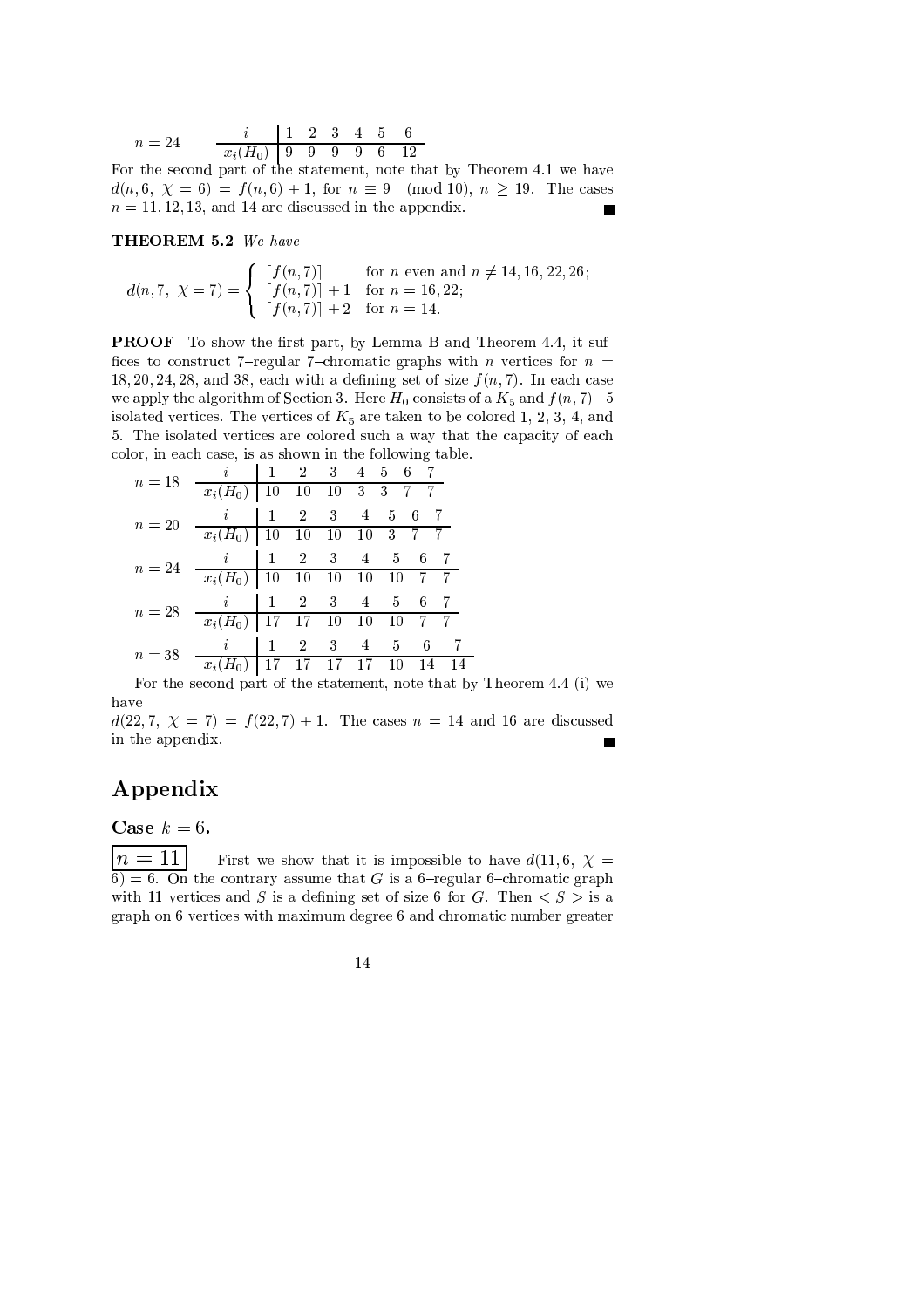than or equal to 4. By Lemma 2.2 the graph  $\langle S \rangle$  has at most 7 edges. Thus by Lemma 2.4 it contains a  $K_4$ . By Corollary 2.1 the number of nonessential edges is at most 2. Thus by Lemma 2.6 we have  $x_i \leq 7$ , for  $1 \leq i \leq 6$ . Assume that vertices of  $K_4$  are colored 1, 2, 3, and 4. Therefore the colors of other two vertices must be 5 and 6. Let  $H$  be a spanning subgraph of  $\langle S \rangle$  which consists of a  $K_4$  and two isolated vertices. Thus  $x_1 = x_2 = x_3 = x_4 = 3$ , and  $x_5 = x_6 = 6$ . Therefore by Lemma 2.6,  $y_i \ge 1$ for  $i = 1, 2, 3$ , and 4. This implies that if we extend the coloring of S to the vertices of  $G$ , then the colors 1, 2, 3, and 4 must appear at least once on the vertices of  $V(G) - S$ . There are two cases to be considered.

**Case 1** One of the colors 5 or 6, say 5, has appeared in  $V(G) - S$ . Then we have  $y_1 = y_2 = y_3 = y_4 = y_5 = 1$ , and  $y_6 = 0$ . This implies that the capacities of the colors in graph  $H'$ , which is the union of  $H$  and the set of all edges which are necessary to determine the color of vertices in  $V(G)-S$ , are as follows:  $x_1 = x_2 = x_3 = x_4 = 0$ ,  $x_5 = 3$ , and  $x_6 = 1$ . So the induced subgraph on the nonessential edges has 3 capacities on the color 5 and one capacity of color 6, which is impossible.

**Case 2** None of the colors 5 and 6 appear on the vertices of  $V(G) - S$  $(y_5 = y_6 = 0)$ . Then without loss of generality we have  $y_1 = 2$  and  $y_2 = y_3 = y_4 = 1$ . This implies that the capacities of the colors in graph  $H'$ , which is the union of H and the set of all edges which are necessary to determine the color of vertices in  $V(G) - S$ , are as follows  $x_1 = 2$ ,  $x_2 =$  $x_3 = x_4 = 0$ , and  $x_5 = x_6 = 1$ . So the induced subgraph on the nonessential edges has color 1 with capacity 2 and color 5 and 6, with capacity 1 each. Then the unique vertices with color 5 and 6 in  $G$  can not be adjacent. But then  $G$  can be recolored by using only 5 colors. This is a contradiction.

The graph of Example 1.1 shows that  $d(11,6, \chi = 6) = 7$ .

 $=12$  $\lfloor n \rfloor$ First we show that  $d(12,6, \chi = 6) > 7$ . In contrary assume that G is a 6-regular 6-chromatic graph with 12 vertices and S is a defining set of size 7 for G. Then  $\langle S \rangle$  is a graph on 7 vertices with maximum degree 6 and chromatic number greater than or equal to 4. By Lemma 2.2 the graph  $\langle S \rangle$  has at most 10 edges. We consider two cases.

**Case 1** The graph  $\langle S \rangle$  contains a  $K_4$ . By Corollary 2.1 the number of nonessential edges is at most 5, and then by Lemma 2.6,  $x_i \le 10$ , for  $1 \leq i \leq 6$ . Assume that the vertices of  $K_4$  are colored 1, 2, 3, and 4. Therefore the colors 5 and 6 appear at most twice in three other vertices. Let H be a spanning subgraph of  $\langle S \rangle$  which consists of a  $K_4$  and three isolated vertices. According to the colors of the isolated vertices we have two cases to consider.

Case 1.1 One of the colors 5 or 6, say 5, has appeared once on the isolated vertices. Then without loss of generality the capacities of colors in  $H$  are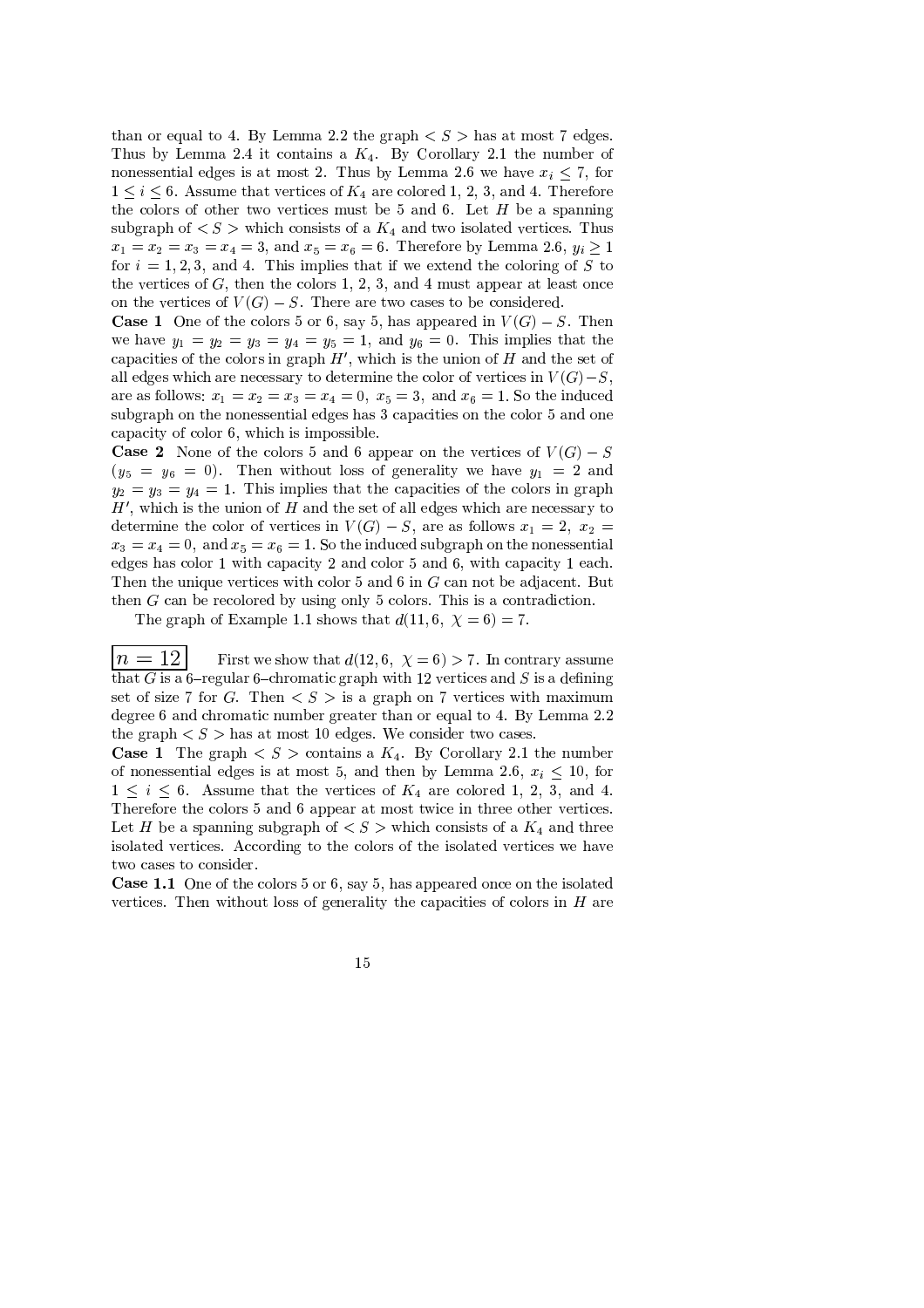$x_1 = x_2 = 9$ ,  $x_3 = x_4 = 3$ ,  $x_5 = 6$ , and  $x_6 = 0$ . Therefore by Lemma 2.6,  $y_3 \ge 1, y_4 \ge 1$ , and  $y_6 \ge 3$ . This implies that if we extend the coloring of  $S$  to the vertices of  $G$ , then the colors 3 and 4 must appear once and the color 6, must appear three times on the vertices of  $V(G) - S$ . This implies that the capacities of the colors in graph  $H'$ , which is the union of  $H$  and the set of all edges which are necessary to determine the color of vertices in  $V(G) - S$ , are as follows:  $x_1 = x_2 = 4$  and  $x_5 = x_6 = 1$ .

So the induced subgraph on the nonessential edges has 4 capacities on the colors 1 and 2, and one capacity of color 5 and 6, each. Then the unique vertex of color 5 in  $G$  can not be adjacent to one of the colors 1 or 2. But then  $G$  can be recolored by using only 5 colors. This is a contradiction.

Case 1.2 The colors 5 and 6 have appeared once in isolated vertices, each. Then without loss of generality we have  $x_1 = 9$ ,  $x_2 = x_3 = x_4 = 3$ , and  $x_5 = x_6 = 6$ . Therefore by Lemma 2.6,  $y_i \ge 1$  for  $i = 2, 3, 4$ . This implies that if we extend the coloring of  $S$  to the vertices of  $G$ , then the colors 2, 3, and 4 must appear at least once on the vertices of  $V(G) - S$ . And two other vertices of  $V(G) - S$  may be colored by some of the colors 1, 2, 3, 4, 5, or 6. But in each case by a computer program we see that the 6-regular graphs obtained in this way are not 6-chromatic.

Case 1.3 One of the colors 5 or 6, say 5, has appeared twice in isolated vertices. Then we have  $x_5 = 12$ . If we extend the coloring of S to the vertices of  $G$ , then the induced subgraph on the nonessential edges has capacity at least 7 on the color 5 and at most three capacities on the other colors, which is impossible.

**Case 2** The graph  $\lt S$   $>$  does not contain a  $K_4$ . Then it must be a union of a wheel,  $W_5$ , and an isolated vertex. According to the colors of vertices of  $\langle S \rangle$  we have two cases to consider.

**Case 2.1** One of the colors, say 6, does not appear in S. So  $x_6 = 0$ . Now if the isolated vertex  $u$ , has the same color as  $w$ , the vertex of degree 5, then without loss of generality there are three colors, say 2, 3, and 4, such that  $x_2 = x_3 = x_4 = 3$ . Thus by Lemma 2.6,  $y_i \ge 1$  for  $i = 2, 3, 4$ , and  $y_6 \ge 3$ . In other words  $V(G) - S$  has at least 6 vertices, which is impossible.

If u and w have different colors, then clearly  $x_1 = 1$ , where 1 is assumed to be the color of vertex  $w$ . Also for one of the other colors, say 2, we have  $x_2 = 3$ . Therefore by Lemma 2.6,  $y_1 \ge 2$ ,  $y_2 \ge 1$  and  $y_6 \ge 3$ . This implies that there are at least 6 vertices in  $V(G) - S$ , which is impossible.

**Case 2.2** All of the colors appear in S. Now if  $u$  and  $w$  have the same color, then  $x_1 = 7$ , and  $x_i = 3$  for  $2 \le i \le 6$ . Thus by Lemma 2.6,  $y_i \ge 1$  for  $2 \leq i \leq 6$ . This implies that if we extend the coloring of S to the vertices of  $G$ , then the colors 2, 3, 4, 5, and 6 must appear once on the vertices of  $V(G)-S$ . This implies that the capacities of the colors in graph H', which is the union of  $H$  and the set of all edges which are necessary to determine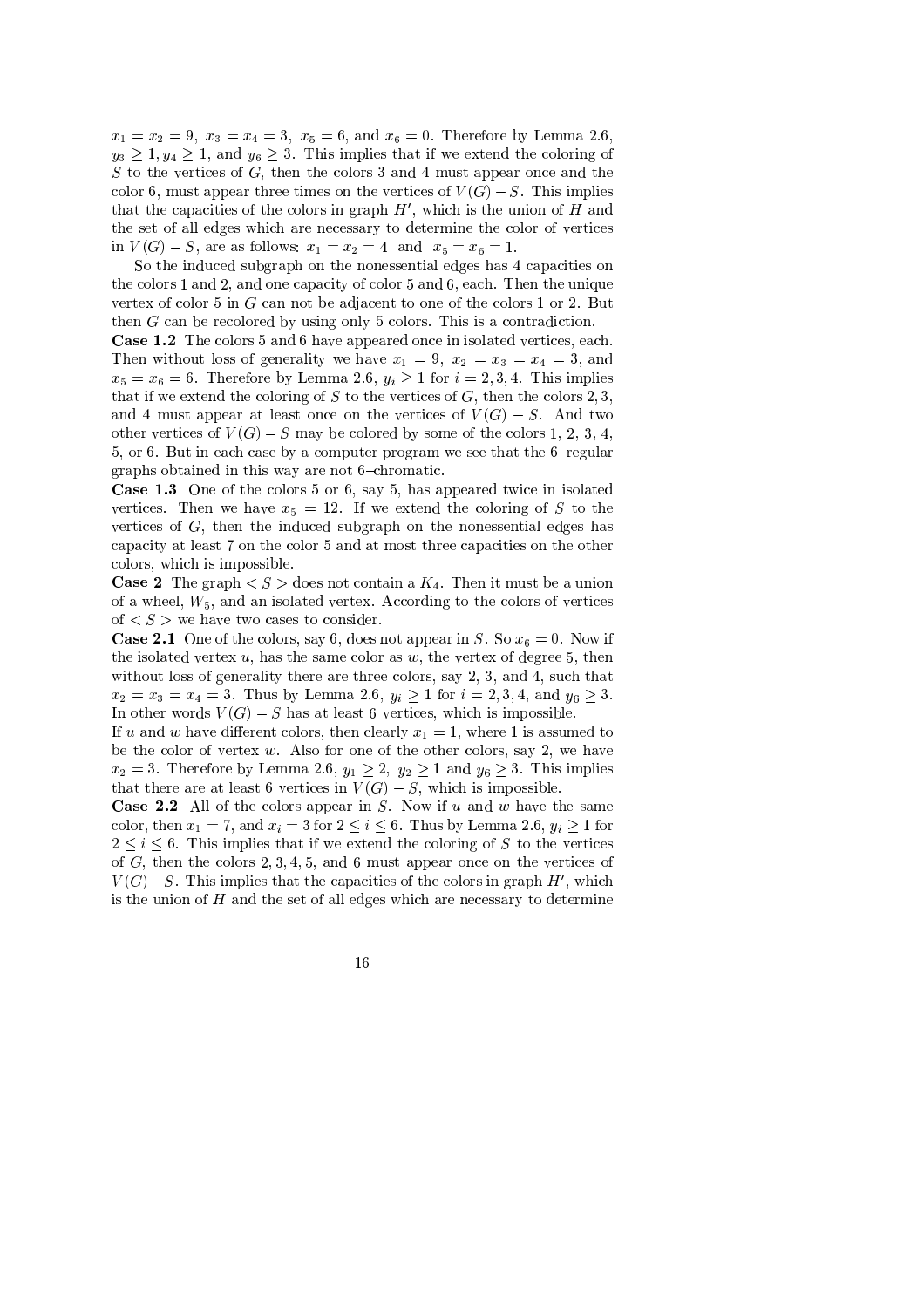the color of vertices in  $V(G) - S$ , are as follows.

$$
x_1 = 2
$$
, and  $x_2 = \ldots = x_6 = 0$ .

So the induced subgraph on the nonessential edges has 2 capacities on the color 1, which is impossible.

If  $u$  and  $w$  have different colors, then without loss of generality we have  $x_1 = 1, x_2 = x_3 = x_4 = x_5 = 3,$  and  $x_6 = 9$ . Therefore by Lemma 2.6,  $y_1 \geq 2$ , and  $y_i \geq 1$  for  $i = 2, 3, 4, 5$ . This implies that there are at least 6 vertices in  $V(G) - S$ , which is impossible.

The proof of  $d(12,6, \chi = 6) = 8$  is similar to the case of  $d(10,5, \chi = 6)$  $5$ ) = 6, which was discussed in the beginning of this section.

 $n=13$ First we show that it is impossible to have  $d(13,6, \chi =$  $\overline{6}$  = 7. On the contrary assume that G is a 6-regular 6-chromatic graph with 13 vertices and S is a defining set of size 7 for G. Then  $\langle S \rangle$  is a graph on 7 vertices with maximum degree 6 and chromatic number greater than or equal to 4. By Lemma 2.2 the graph  $\langle S \rangle$  has at most 8 edges. Thus by Lemma 2.4 it contains a  $K_4$ . By Corollary 2.1 of Lemma 2.1 the number of nonessential edges is at most 3. Thus by Lemma 2.6 we have  $x_i \leq 9$ , for  $1 \leq i \leq 6$ . Assume that the vertices of  $K_4$  are colored 1, 2, 3, and 4. Therefore the colors 5 and 6 appear at most once in three other vertices of S. Let H be a spanning subgraph of  $\lt S$   $>$  which consists of a  $K_4$  and three isolated vertices. According to the colors of isolated vertices we have two cases to consider.

Case 1 One of the colors 5 or 6, say 5, has appeared once on an isolated vertex. Then without loss of generality we have  $x_1 = x_2 = 9$ ,  $x_3 = x_4 =$ 3,  $x_5 = 6$ , and  $x_6 = 0$ . Therefore by Lemma 2.6,  $y_3 \ge 2, y_4 \ge 2$ , and  $y_6 \geq 3$ . This means that there are at least 7 vertices in  $V(G) - S$ , which is impossible.

Case 2 The colors 5 and 6 have each appeared once on an isolated vertex. Then without loss of generality we have  $x_1 = 9$ ,  $x_2 = x_3 = x_4 = 3$ , and  $x_5 = x_6 = 6$ . Therefore by Lemma 2.6,  $y_i \ge 2$  for  $i = 2, 3, 4$ . This implies that if we extend the coloring of  $S$  to the vertices of  $G$ , then each of the colors 2, 3, and 4 must appear exactly two times on the vertices of  $V(G)-S$ . This implies that the capacities of the colors in graph H', which is the union of  $H$  and the set of all edges which are necessary to determine the color of vertices in  $V(G) - S$ , are as follows.

$$
x_1 = 3
$$
,  $x_2 = x_3 = x_4 = 1$ , and  $x_5 = x_6 = 0$ .

So the induced subgraph on the nonessential edges has 3 capacities on the color 1 and one capacity on colors 2, 3, and 4, each. Then the unique

$$
17\,
$$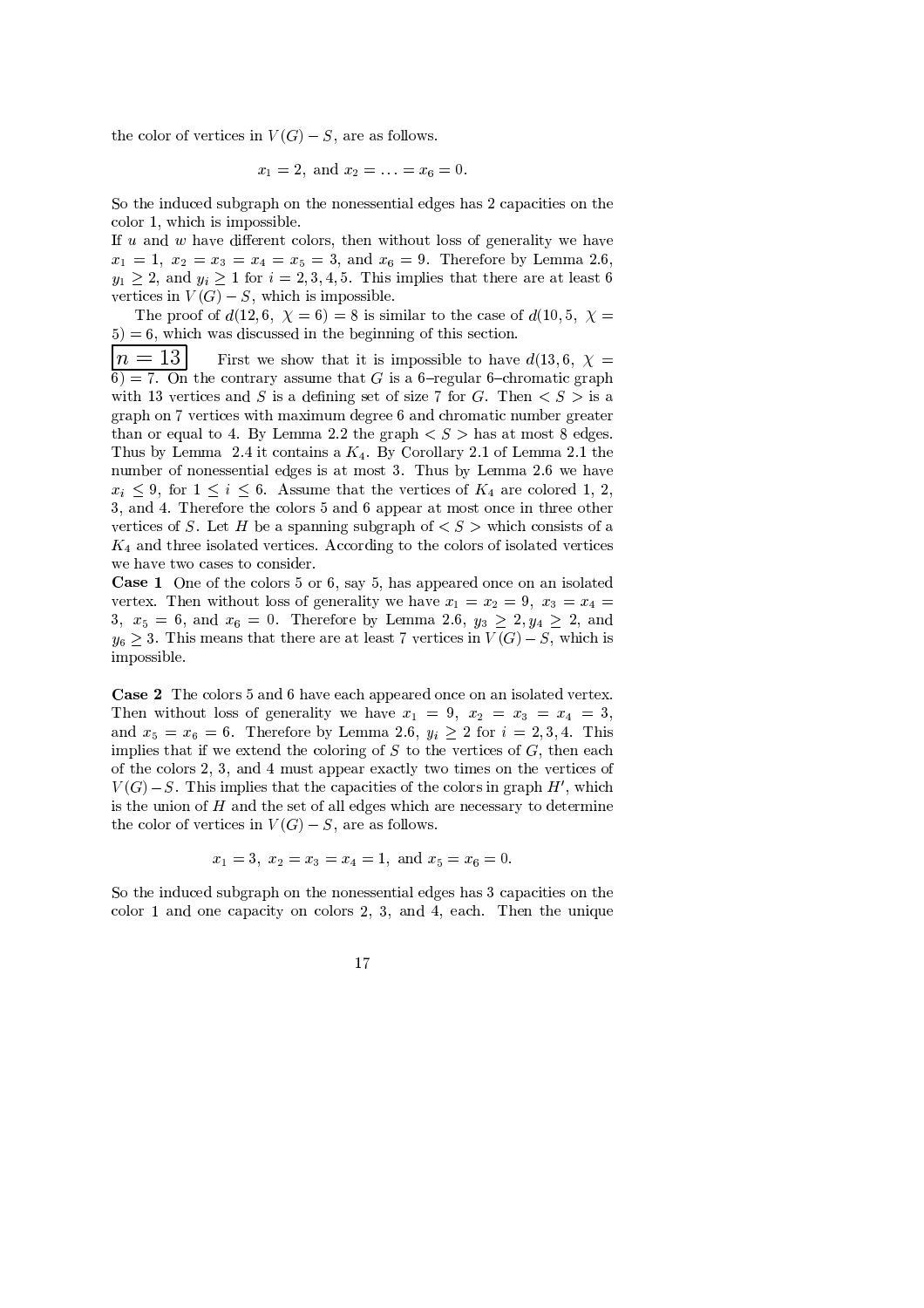vertices of color 5 and 6 in  $G$  can not be adjacent. But then  $G$  may be recolored by using only 5 colors. This is a contradiction.

Now we show that  $d(13,6, \chi = 6) = 8$ . It suffices to construct a 6regular 6-chromatic graph with 13 vertices with a defining set of size 8. We apply the algorithm of Section 3. Here  $H_0$  consists of a  $K_4$  and 4 isolated vertices. The colors of vertices of  $K_4$  are taken to be 1, 2, 3, and 4. The colors of isolated vertices are taken in such a way that the capacity of each color is as shown in the following table.

$$
\begin{array}{c|cccccc} i & 1 & 2 & 3 & 4 & 5 & 6 \\ \hline x_i(H_0) & 9 & 9 & 3 & 3 & 6 & 6 \end{array}
$$

 $n=14$ By Theorem 4.3 we have  $d(14,6, \chi = 6) > 7$ . It suffices to construct a 6-regular 6-chromatic graph with 14 vertices with a defining set of size 8. We apply the algorithm of Section 3. Here  $H_0$  consists of a  $K_4$  and 4 isolated vertices. The vertices of  $K_4$  are taken to be colored 1, 2, 3, and 4. The isolated vertices are colored in such a way that the capacity of each color is as shown in the following table.

$$
\begin{array}{c|ccccccccc}\ni & 1 & 2 & 3 & 4 & 5 & 6 \\
\hline\nx_i(H_0) & 9 & 9 & 3 & 3 & 6 & 6\n\end{array}
$$

Case  $k = 7$ .

 $=14$  $\left| n\right\rangle$ First we show that there does not exist a  $7$ -regular  $7$ chromatic graph on 14 vertices which does not contain any  $K_7$  as a subgraph. For this, we prove that there exists only one unique 7-critical graph with  $n = 14$ , maximum degree 7, which contains no  $K_7$  as a subgraph, but this graph is not extendable to a 7-regular graph with  $n = 14$ .

To prove our claim, let  $G$  be a 7-critical graph with maximum degree 7 and with 14 vertices. Let u be a vertex of G. Then  $G - u$  is a 6- chromatic graph with 13 vertices. We color  $G-u$  with 6 colors and add vertex u with the assigned color 7 to it. Suppose  $S$  is a maximal independent set in  $G$ . Let  $G' = G - S$ . Since in each 6-coloring of  $G - u$ , there exists a color which appears at least three times, we have  $|S| \geq 3$ . Now there are two cases to be considered:

**Case 1.** G' contains no  $K_6$  as a subgraph.

In this case by the main theorem of [2] we have  $|V(G')| \ge 11$ . On the other hand  $|V(G')| = |V(G)| - |S| < 11$ . Therefore  $|V(G')| = 11$ . Again by Theorem 5.1 in [2], such a graph has at least 5 vertices of degree 6 and the rest of vertices are of degree 5. To obtain a 7-regular graph from this graph we can add at most  $6 + 2.5 = 17$  edges on these vertices. But for extending  $G'$  to G, we need to add at least 18 edges from the vertices of S to the vertices of G', for G is 7-critical,  $\delta > 6$ , so each vertex is of degree 6 or 7.

$$
^{18}
$$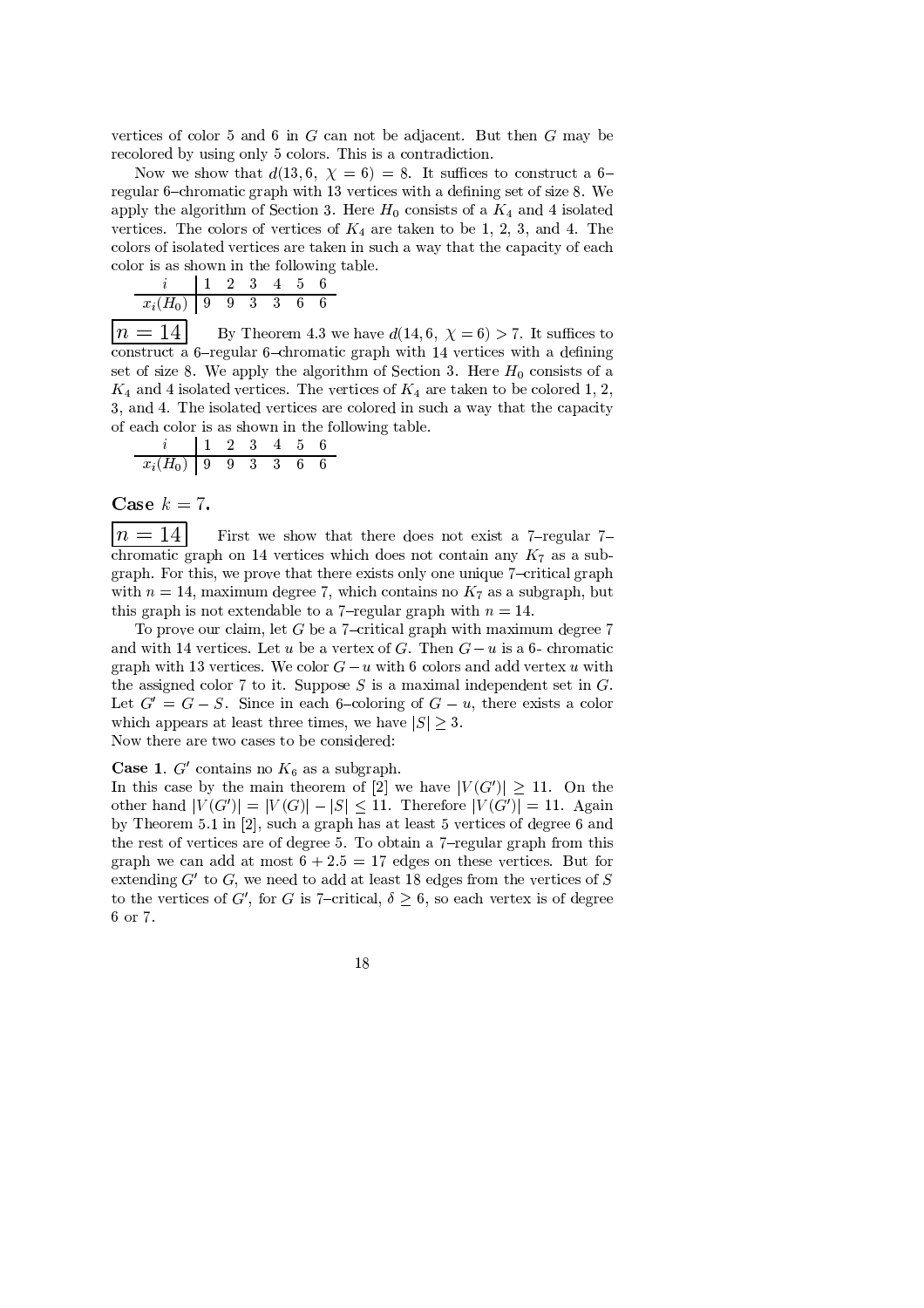**Case 2.**  $G'$  contains a  $K_6$  as a subgraph.

By deleting the vertices of  $K_6$  from G, there remains 8 vertices, which at least three of them are independent vertices. Now consider the induced subgraph on these 8 vertices. It can be checked that this graph must be the graph  $K_5 \vee \overline{K}_3$ , where " $\vee$ " means the *join* of two graphs. For, otherwise we can find a 6-coloring for  $G$ . Since  $G$  is 7-critical, each vertex is of degree 6 or 7, so for extending  $K_6 \cup (K_5 \vee \overline{K}_3)$  to G, the only way is that, we join each of three independent vertices to each distinct pair of vertices of  $K_6$ . But then, this 7-critical graph which has maximum degree 7 and 14 vertices, can not be extended to a 7-regular 7-chromatic graph with 14 vertices which has no  $K_7$  as a subgraph.

These two cases result that there does not exist a 7-regular 7-chromatic graph with 14 vertices which has no  $K_7$  as a subgraph. Therefore, up to isomorphism each 7-regular 7-chromatic graph with 14 vertices consists of two disjoint copies of  $K_7$  and a 1-factor between them. It is easy to check that the size of a smallest defining set of such graph is equal to 10.

 $n=16$ The proof the impossibility of  $d(16,7, \chi = 7) = 9$ , is the same as in the proof of case  $n = 11$  in Theorem 5.1. Now we show that  $d(16,7, \chi = 7) = 10$ . It suffices to construct a 7-regular 7-chromatic graph with 16 vertices with a defining set of size 10. We apply the algorithm of Section 3. Here  $H_0$  consists of a  $K_5$  and 5 isolated vertices. The vertices of  $K_5$  are taken to be colored 1, 2, 3, 4, and 5. The isolated vertices are colored in such a way that the capacity of each color is as shown in the following table.

 $\frac{7}{x_i(H_0)}$  1 2 3 4 5 6 7<br> $\frac{7}{x_i(H_0)}$  10 10 10 10 3 7 0

## Acknowledgement

The authors thank Bashir Sadjad for his computer program to check the value of  $d(10,5, \chi = 5)$ . The final version of the paper was written when the first author was visiting the Department of Mathematics of The University of Queensland, Australia. He is thankful for the great hospitality of the department. Research of the second author is supported by Alzahra University.